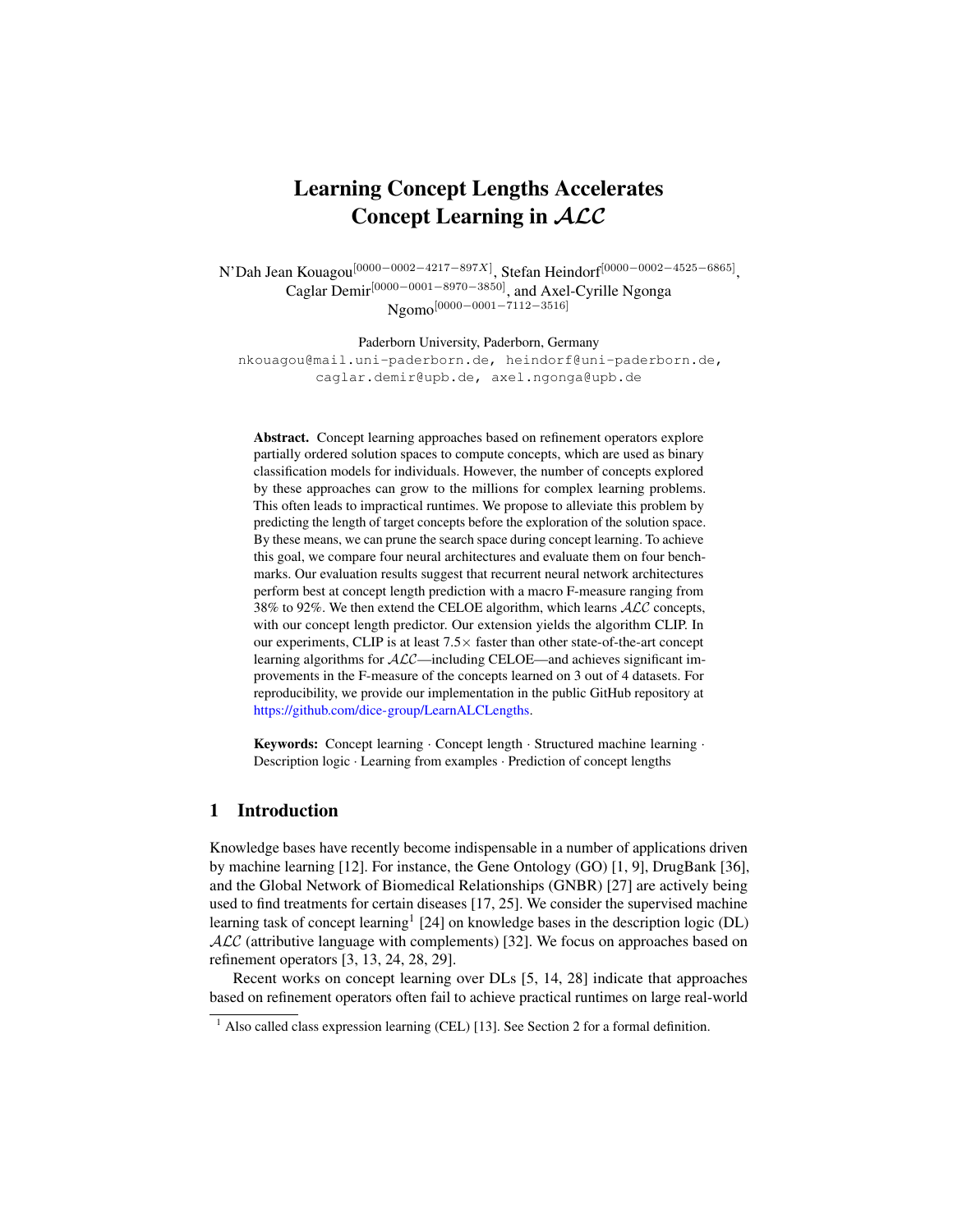knowledge bases, which often contain millions of individuals and concepts with billions of assertions. As noted by Rizzo et al. [\[28\]](#page-16-6), this is partially due to the size of the search space that needs to be explored to detect relevant concepts. In this paper, we *accelerate concept learning by predicting the length of the target concept* in advance. By these means, we can prune the search space traversed by a refinement operator and therewith reduce the overall runtime of the concept learning process. To quantify our runtime improvement, we compare our new algorithm—dubbed CLIP—against the state-ofthe-art approaches CELOE [\[23\]](#page-16-8), OCEL [\[24\]](#page-16-4), and ELTL [\[7\]](#page-15-7). The price for our runtime improvement is paid in the prior training of the concept length predictor. Therefore, we also show that the prediction of concept lengths can be carried out using rather simple neural architectures.

To the best of our knowledge, no similar work has been carried out before. Hence, we hope that our findings will serve as a foundation for more investigations in this direction. In a nutshell, our contributions are as follows:

- 1. We design different neural network architectures for learning concept lengths.
- 2. We implement a length-based refinement operator to generate training data.
- 3. We integrate our concept length predictors into the CELOE algorithm, resulting in a new algorithm that we call CLIP. We show that CLIP achieves state-of-the-art performance in terms of F-measure while outperforming the state of the art in terms of runtime.

The remainder of the paper is organized as follows: In Section [2,](#page-1-0) we give a brief overview of the required background in DL, concept learning, knowledge graph embeddings, and refinement operators for DLs. We also present the notation and terminology used in the rest of the paper. Section [3](#page-4-0) presents related work on concept learning using refinement operators. In Sections [4](#page-4-1) and [5,](#page-6-0) we describe our new approach for concept learning in ALC. Our results on different knowledge bases are presented in Section [6.](#page-9-0) Section [7](#page-14-0) draws conclusions from our findings and introduces new directions for future work.

## <span id="page-1-0"></span>2 Background

In this section, we present the background on description logics, concept learning, refinement operators, and knowledge graph embeddings. We also introduce the notation and terminology used throughout the paper.

Description Logics. Description logics [\[2\]](#page-15-8) are a family of languages for knowledge representation. While there are more powerful variants of description logics [\[2,](#page-15-8) [20\]](#page-16-9), we focus on the description logic ALC (Attributive Language with Complement) because it is the simplest closed description logic with respect to propositional logics. Its basic components are *concept* names (e.g., Teacher , Human), *role* names (e.g., hasChild,  $bornIn)$  and *individuals* (e.g., *Mike, Jack*). Table [1](#page-2-0) introduces the syntax and semantics of  $ALC$  (see [\[24\]](#page-16-4) for more details). In  $ALC$ , concept lengths are defined recursively [24]

1.  $length(A) = length(\top) = length(\bot) = 1$ , for all atomic concepts A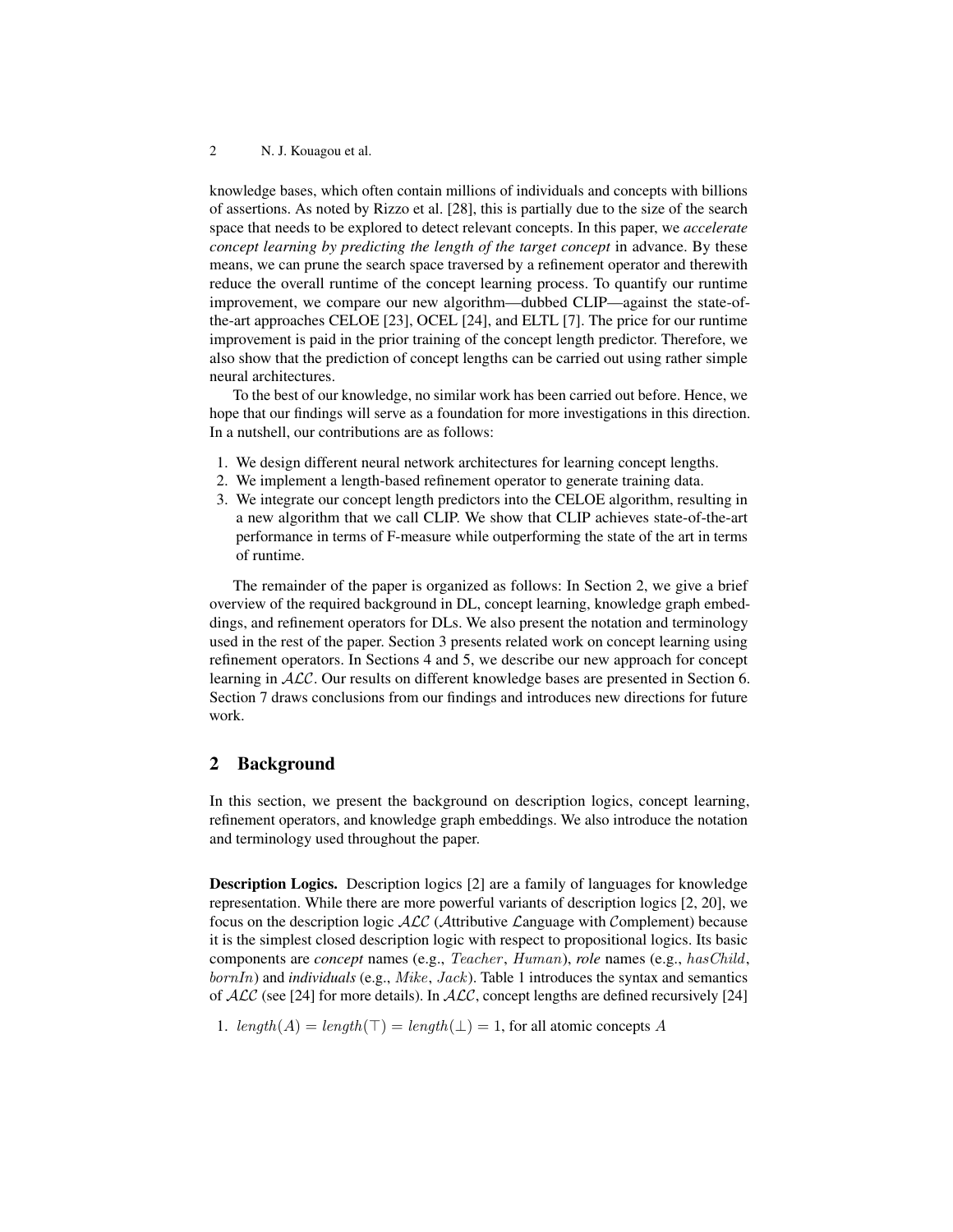| Construct                      | Syntax           | <b>Semantics</b>                                                                                                                                      |
|--------------------------------|------------------|-------------------------------------------------------------------------------------------------------------------------------------------------------|
| Atomic concept                 | A                | $A^{\mathcal{I}} \subset \Delta^{\mathcal{I}}$                                                                                                        |
| Atomic role                    | $\boldsymbol{r}$ | $r^{\mathcal{I}} \subseteq \varDelta^{\mathcal{I}} \times \varDelta^{\mathcal{I}}$                                                                    |
| Top concept                    |                  | $\Lambda^{\mathcal{I}}$                                                                                                                               |
| Bottom concept                 |                  |                                                                                                                                                       |
| Conjunction                    | $C\sqcap D$      | $C^{\mathcal{I}} \cap D^{\mathcal{I}}$                                                                                                                |
| Disjunction                    | $C \sqcup D$     | $C^{\mathcal{I}} \cup D^{\mathcal{I}}$                                                                                                                |
| Negation                       | $\neg C$         | $\Delta^{\mathcal{I}} \setminus C^{\mathcal{I}}$                                                                                                      |
| <b>Existential restriction</b> | $\exists r.C$    | ${a^{\mathcal{I}}}/{\exists b^{\mathcal{I}}} \in C^{\mathcal{I}}, (a^{\mathcal{I}}, b^{\mathcal{I}}) \in r^{\mathcal{I}}$                             |
| Universal restriction          | $\forall r.C$    | ${a^{\mathcal{I}}}/{\forall b^{\mathcal{I}}, (a^{\mathcal{I}}, b^{\mathcal{I}}) \in r^{\mathcal{I}} \Rightarrow b^{\mathcal{I}} \in C^{\mathcal{I}}}$ |

<span id="page-2-0"></span>Table 1:  $\mathcal{ALC}$  syntax and semantics.  $\mathcal I$  stands for an interpretation,  $\Delta^{\mathcal I}$  for its domain.

2. length( $\neg C$ ) = 1 + length(C), for all concepts C

3. length( $\exists r.C$ ) = length( $\forall r.C$ ) = 2 + length(C), for all concepts C

4. length( $C \sqcup D$ ) = length( $C \sqcap D$ ) = 1 + length( $C$ ) + length( $D$ ), for all concepts C and D.

The pair  $\mathcal{K} = (TBox, ABox)$  denotes an  $\mathcal{ALC}$  knowledge base. The  $TBox$  contains statements of the form  $C \subseteq D$  or  $C \equiv D$ , where C and D are concepts. The ABox consists of statements of the form  $C(a)$  and  $R(a, b)$ , where C is a concept, R is a role, and a, b are individuals. N<sub>C</sub> and N<sub>R</sub> are the sets of concept names and role names in K, respectively.  $\mathcal{K}_I$  stands for the set of all individuals in  $\mathcal{K}$ .  $|.|$  denotes the cardinality function, that is, a function that takes a set as input and returns the number of elements in the set. Given a concept C, we denote the set of all instances of C by  $C_{\mathcal{P}}$ ,  $C_{\mathcal{N}}$  stands for the set of all individuals that are not instances of C.

Concept Learning. We recall the definition introduced by [\[24\]](#page-16-4).

Definition 1. *Let* K*,* T*,* P*, and* N *be a knowledge base, a target concept, and sets of positive and negative examples from*  $K_I$ *, respectively. The learning problem is to find a concept* C such that T does not occur in C, and for  $K' = K \cup \{T \equiv C\}$ *, we have that*  $\mathcal{K}' \models P$  and  $\mathcal{K}' \not\models N$ .

<span id="page-2-1"></span>Since such a concept  $C$  does not always exist, we target an approximate definition in this work.

Definition 2. *Given a knowledge base* K*, a set of positive examples* P*, and a set of negative examples* N*, the learning problem is to find a concept* C *which maximizes the F-measure F, where F is defined by*  $F = 2 \times \frac{Precision \times Recall}{Precision + Recall}$ , *with Precision* =  $|C_{\mathcal{P}} \cap P|$  $\frac{|C_{\mathcal{P}} \cap P|}{|C_{\mathcal{P}} \cap P| + |C_{\mathcal{P}} \cap N|}$  and  $Recall = \frac{|C_{\mathcal{P}} \cap P|}{|C_{\mathcal{P}} \cap P| + |C_{\mathcal{P}}|}$  $\frac{|C_{\mathcal{P}} \cap P|}{|C_{\mathcal{P}} \cap P| + |C_{\mathcal{N}} \cap P|}$ 

Note that in the above definition,  $C_{\mathcal{N}}$  and  $C_{\mathcal{P}}$  depend on both the concept C and the learning problem. Following [\[24\]](#page-16-4), we use the closed-world assumption (CWA) to compute  $C_{\mathcal{P}}$  and  $C_{\mathcal{N}}$ : every individual that cannot be inferred to be an element of  $C_{\mathcal{P}}$  is considered to be in  $C_N$ . In this work, we are interested in finding such a concept C by using refinement operators (see the following subsection). The found concept  $C$  might not be unique for a learning problem.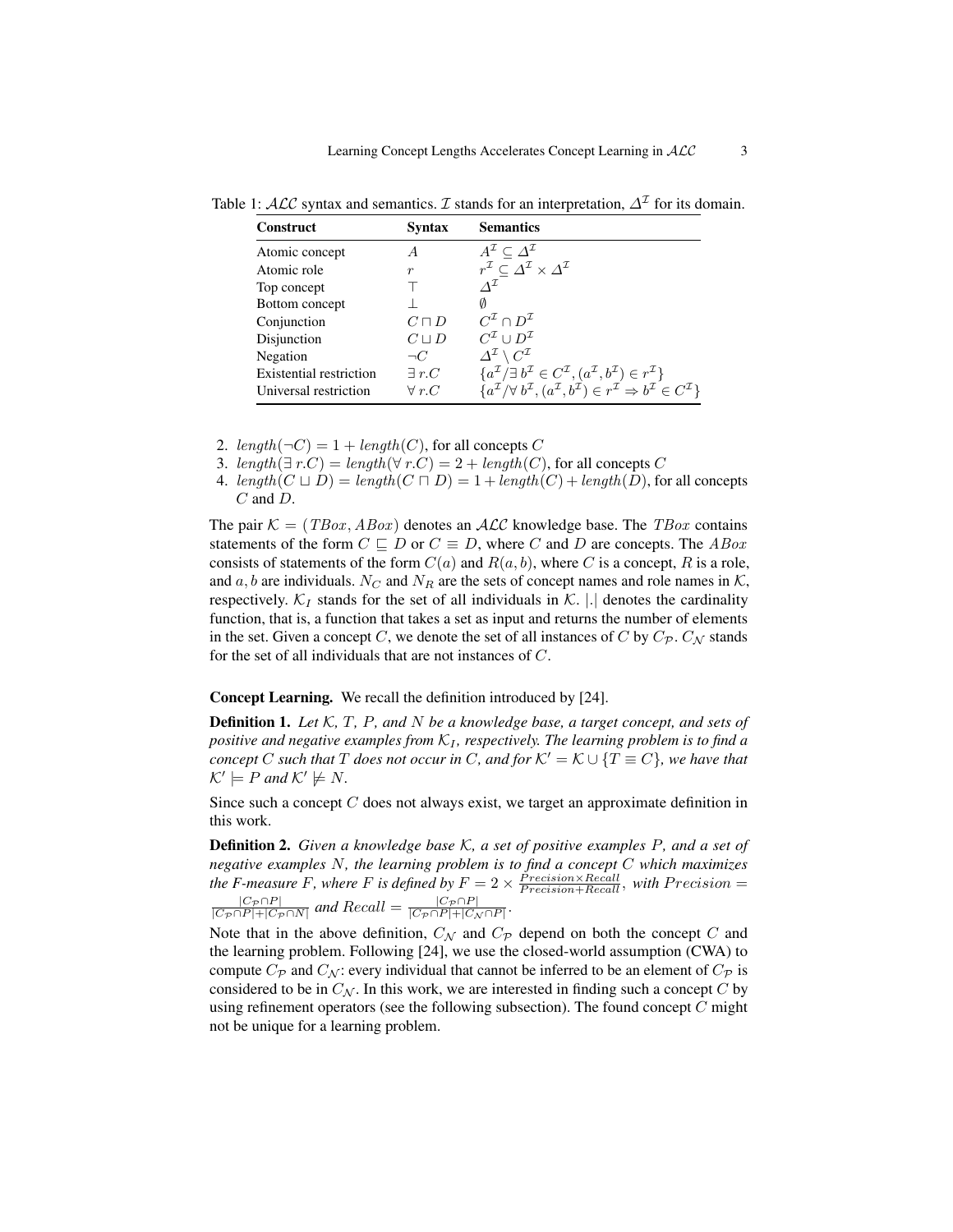#### Refinement Operators.

**Definition 3.** A quasi-ordering  $\leq$  is a reflexive and transitive binary relation. Let  $(S, \leq)$ *be a quasi-ordered space. A downward (upward) refinement operator on* S *is a mapping*  $\rho: \mathcal{S} \to 2^{\mathcal{S}}$  such that for all  $C \in \mathcal{S}$ ,  $C' \in \rho(C)$  implies  $C' \preceq C$  ( $C \preceq C'$ ).

*Example 1.* Let  $K = (TBox, ABox)$  be a knowledge base, with

 $TBox = \{Female \sqsubseteq Human, Mother \sqsubseteq Female, Human \sqsubseteq \neg Car\};\$  $ABox = {Female(Anna), Mother(Kate), Car(Venza), hasChild(Jack, Paul)}.$ 

Assume the sets of concept names  $N_C$  and role names  $N_R$  in K are given by:

 $N_C = \{Car, Female, Human, Mother, Parent\};\$  $N_B = \{hasChild, manufacturedBy, marriedTo\}.$ 

Let C be the set of all  $ALC$  concept expressions [\[30\]](#page-16-10) that can be constructed from  $N_C$  and  $N_R$  (note that C is infinite and every concept name is a concept expression). Consider the mapping  $\rho : \mathbf{C} \to 2^{\mathbf{C}}$  defined by:  $\rho(C) = \{C' \in \mathbf{C} | C' \sqsubseteq C, C' \neq C\}$  for all  $C \in \mathbb{C}$ .  $\rho$  is clearly a downward refinement operator and we have for example,

- $-$  {Female, Mother, Female  $\sqcup$  Mother}  $\subseteq \rho(Human);$
- $\{ \exists \text{ marriedTo.} Mother, ∀ \text{ marriedTo.} Female \} ⊆ ρ(∃ marriedTo.~Car)).$

Refinement operators can have a number of important properties which we do not discuss in this paper (for further details, we refer the reader to [\[24\]](#page-16-4)). In the context of concept learning, these properties can be exploited to optimize the traversal of the concept space in search of a target concept.

**Knowledge Graph Embeddings.** The  $ABox$  of a knowledge base in  $ALC$  can be regarded as a knowledge graph [\[16\]](#page-15-9) (see also Section [4\)](#page-4-1). A knowledge graph embedding function typically maps a knowledge graph to a continuous vector space to facilitate downstream tasks such as link prediction and knowledge graph completion [\[10,](#page-15-10) [33\]](#page-16-11). We exploit knowledge graph embeddings to improve concept learning in DLs. Knowledge graph embedding approaches can be subdivided into two categories: the first category of approaches uses only facts in the knowledge graph [\[6,](#page-15-11) [26,](#page-16-12) [35\]](#page-16-13), and the second category of approaches takes into account additional information about entities and relations, such as textual descriptions [\[34,](#page-16-14) [37\]](#page-17-0). Both approaches typically initialize each entity and relation with a random vector, matrix, or tensor. Then, a scoring function is defined to learn embeddings so that facts observed in the knowledge graph receive high scores, while unobserved facts receive low scores. It can also happen that unobserved facts receive a high score, for instance, if a fact is supposed to hold but it is not observed in the knowledge graph, or if it is a logical implication of the learned patterns. For more details, we refer the reader to the surveys [\[10,](#page-15-10) [33\]](#page-16-11). In this work, we use the Convolutional Complex Embedding Model (ConEx) [\[11\]](#page-15-12), which has been shown to produce state-of-the-art results with fewer trainable parameters.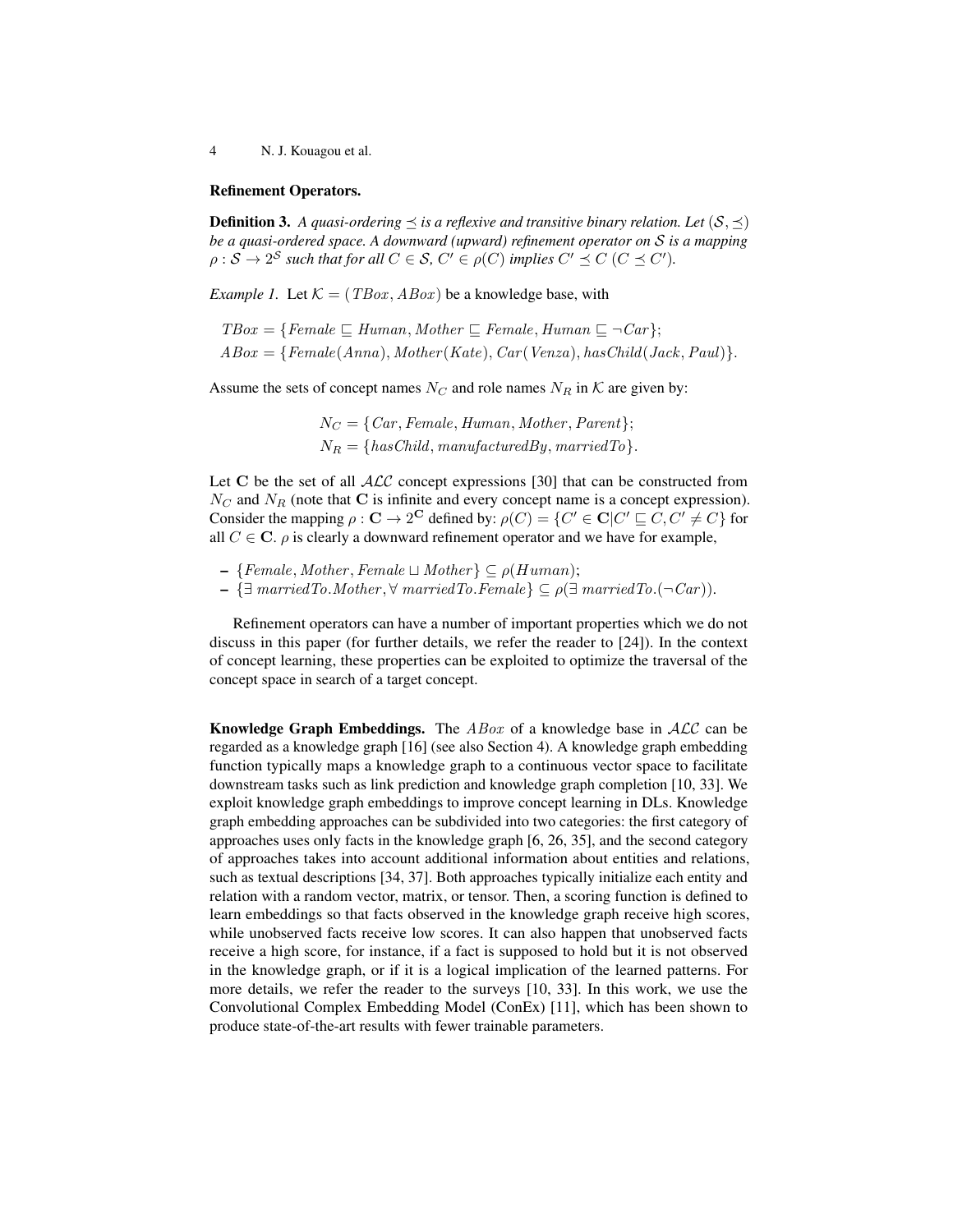#### <span id="page-4-0"></span>3 Related Work

Lehmann and Hitzler [\[24\]](#page-16-4) investigated concept learning using refinement operators by studying combinations of possible refinement operator properties and designed their own refinement operator in  $ALC$ . Their approach proved to be competitive in accuracy with (and in some cases, superior to) the state-of-the-art, namely inductive logic programs. Badea and Nienhuys-Cheng [\[3\]](#page-15-3) worked on a similar topic in the DL  $\mathcal{ALER}$ . The evaluation of their approach on real ontologies from different domains showed promising results, but it had the disadvantage of depending on the instance data.

DL-Learner [\[21\]](#page-16-15) is the most mature framework for concept learning. CELOE [\[23\]](#page-16-8), OCEL [\[22\]](#page-16-16), and ELTL [\[7\]](#page-15-7) are algorithms implemented in DL-Learner. CELOE is an extension of OCEL that uses the same refinement operator but with a different heuristic function. It is considered the best algorithm in DL-Learner to date. The algorithm uses a soft syntactic bias in its heuristic function that balances between predictive performance and short, readable concepts. In this work, we opt for a hard syntactic bias that constrains our algorithm to generate expressions shorter than a given threshold. ELTL is designed for the simple description logic  $\mathcal{EL}$ . Despite its usefulness, DL-Learner suffers from performance issues in certain scenarios [cf. [14,](#page-15-6) [31\]](#page-16-17).

DL-FOIL [\[13,](#page-15-4) [29\]](#page-16-7) is another concept learning algorithm that uses refinement operators and progressively constructs the solution as a disjunction of partial descriptions. Each partial description covers a part of the positive examples and rules out as many negative/uncertain-membership examples as possible. DL-FOCL1–3 [\[28\]](#page-16-6) are variants of DL-FOIL that employ meta-heuristics to help reduce the search space. The first release of DL-FOCL, also known as DL-FOCL1, is essentially based on omission rates: to check if further iterations are required, DL-FOCL1 compares the score of the current concept definition with that of the best concept obtained at that stage. DL-FOCL2 employs a look-ahead strategy by assessing the quality of the next possible refinements of the current partial description. Finally, DL-FOCL3 attempts to solve the myopia problem in DL-FOIL by introducing a local memory, used to avoid reconsidering sub-optimal choices previously made. EvoLearner [\[14\]](#page-15-6) is a concept learner based on evolutionary algorithms. In contrast, we propose to learn *concept lengths* from positive and negative examples to boost the performance of *concept learners*.

## <span id="page-4-1"></span>4 Concept Length Prediction

In this section, we address the following learning problem: Given a knowledge base  $K$ , a set of positive examples  $P$  and negative examples  $N$ , predict the length of the shortest concept  $C$  that is a solution to the learning problem defined by  $K$ ,  $P$ , and  $N$  according to Definition [2.](#page-2-1) To achieve this goal, we devise a generator that creates training data for our prediction algorithm based solely on  $K$  and a user-given number of learning problems to use at training time.

#### 4.1 Training Data for Length Prediction

<span id="page-4-2"></span>Data Generation. Given a knowledge base, the construction of training data (concepts with their positive and negative examples) is carried out as follows: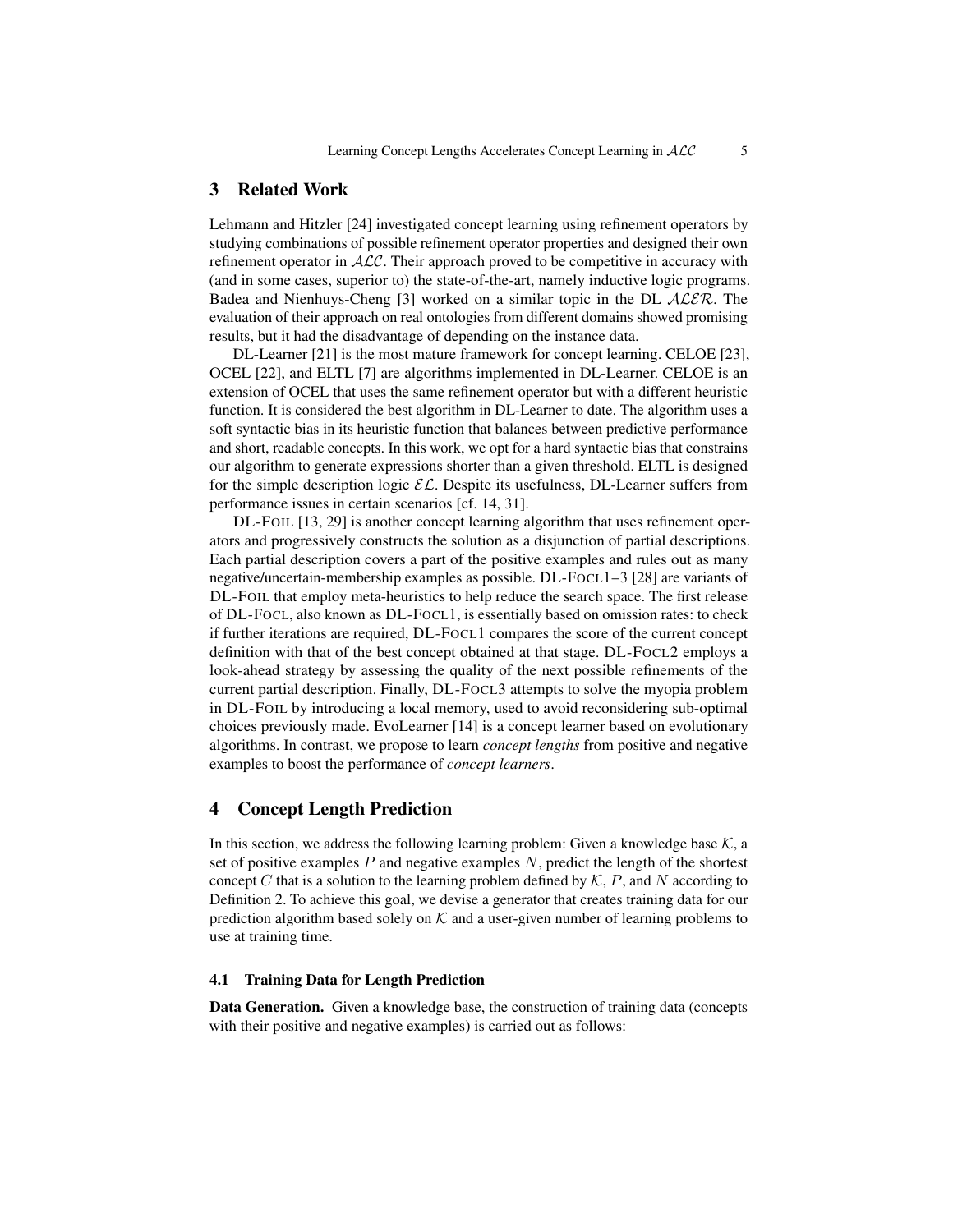- 6 N. J. Kouagou et al.
- 1. Generate concepts of various lengths using the length-based refinement operator described in Algorithm [1](#page-8-0) and [2.](#page-8-1) In this process, short concepts are preferred over long concepts, i.e., when two concepts have the same set of instances, the longest concept is left out.
- 2. Compute the sets  $C_{\mathcal{N}}$  and  $C_{\mathcal{P}}$  for each generated concept C.
- 3. Define a hyper-parameter  $N \in [1, |\mathcal{K}_I|]$  that represents the total number of positive and negative examples we want to use per learning problem.
- <span id="page-5-0"></span>4. Sample positive and negative examples as follows:
	- If  $|C_{\mathcal{P}}| \geq \frac{N}{2}$  and  $|C_{\mathcal{N}}| \geq \frac{N}{2}$ , then we randomly sample  $\frac{N}{2}$  individuals from each of the two sets  $C_{\mathcal{P}}$  and  $C_{\mathcal{N}}$ .
	- Otherwise, we take all individuals in the minority set and sample the remaining number of individuals from the other set.

**Training Data Features.** A knowledge graph is commonly defined as  $\mathcal{G} \subseteq \mathcal{E} \times \mathcal{R} \times \mathcal{E}$ , where  $\mathcal E$  is a set of entities and  $\mathcal R$  is a set of relations. We convert a given knowledge base K into a knowledge graph by converting  $ABox$  statements of the form  $R(a, b)$  into  $(a, R, b)$ . Statements of the form  $C(a)$  are converted into  $(a, \text{rdf:type}, C)$ . In our experimental data, the *TBox* es contained only subsumptions  $C \sqsubset D$  between atomic concepts C and D, which were converted into triples  $(C, \text{rdfs:subClassOf}, D)$ . Hence, in our experiments,  $\mathcal{E} \subseteq N_C \cup \mathcal{K}_I$  and  $\mathcal{R} = N_R \cup \{ \text{rdfs:subClassOf} \}.$ 

The resulting knowledge graph is then embedded into a continuous vector space to serve for the prediction of concept lengths. On the vector representation of entities, we create an extra dimension at the end of the entries, where we insert  $+1$  for positive examples and  $-1$  for negative examples. Formally, we define an injective function  $f_C$ for each target concept  $C$ 

$$
f_C: \mathbb{R}^d \longrightarrow \mathbb{R}^{d+1}
$$
  

$$
\mathbf{x} = (x_1, \dots, x_d) \longmapsto \begin{cases} (x_1, \dots, x_d, 1) & \text{if } ent(\mathbf{x}) \in C_{\mathcal{P}}, \\ (x_1, \dots, x_d, -1) & \text{otherwise,} \end{cases}
$$
 (1)

where **d** is the dimension of the embedding space, and  $ent(\mathbf{x})$  is the entity whose embedding is x. Thus, a data point in the training, validation, and test datasets is a tuple  $(M_C, length(C))$ , where  $M_C$  is a matrix of shape  $N \times (d+1)$  constructed by concatenating the embeddings of positive examples followed by those of negative examples. Formally, assume  $n_1$  and  $n_2$  are the numbers of positive and negative examples for C, respectively. Further, assume that the embedding vectors of positive examples are  $x^{(i)}$ ,  $i = 1 \dots, n_1$  and those of negative examples are  $x^{(i)}$ ,  $i = n_1 + 1, \dots, n_1 + n_2 = N$ . Then, the  $i - th$  row of  $M_C$  is given by

$$
M_C[i, :] = \begin{cases} (x_1^{(i)}, \dots, x_{\mathbf{d}}^{(i)}, 1) & \text{if } 1 \le i \le n_1, \\ (x_1^{(i)}, \dots, x_{\mathbf{d}}^{(i)}, -1) & \text{if } n_1 + 1 \le i \le n_1 + n_2 = \mathbf{N}. \end{cases}
$$
(2)

We view the prediction of concept lengths as a classification problem with classes  $0, 1, \ldots, L$ , where L is the length of the longest concept in the training dataset. As shown in Table [2,](#page-6-1) the concept length distribution can be imbalanced. To prevent concept length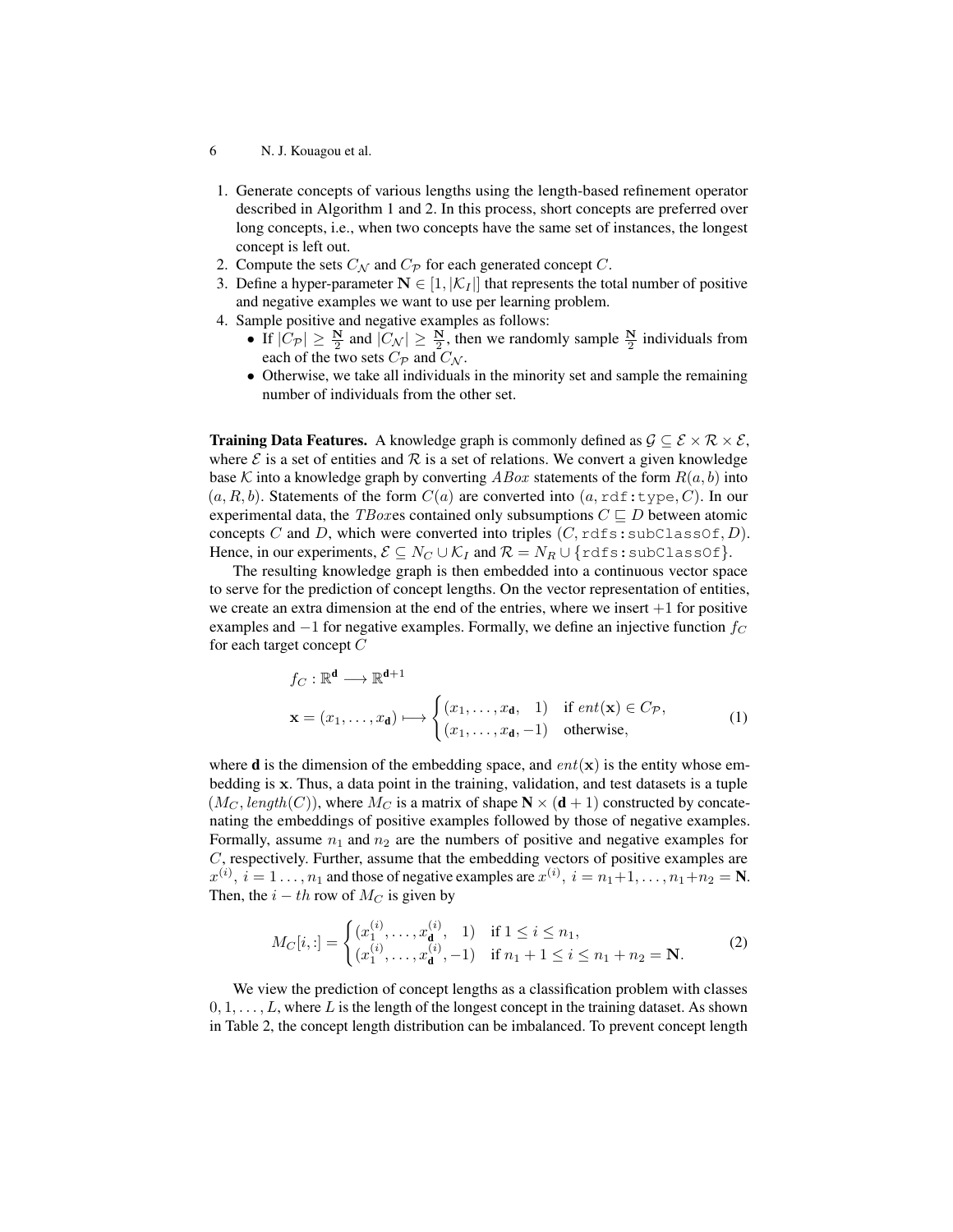| Length |       | <b>Carcinogenesis</b> |             |       | <b>Mutagenesis</b> |             |          | <b>Semantic Bible</b> |          |          | Vicodi   |             |
|--------|-------|-----------------------|-------------|-------|--------------------|-------------|----------|-----------------------|----------|----------|----------|-------------|
|        | Train | Val.                  | <b>Test</b> | Train | Val.               | <b>Test</b> | Train    | Val.                  | Test     | Train    | Val.     | <b>Test</b> |
| 3      | 3.647 | 405                   | 1.013       | 1.038 | 115                | 288         | 487      | 54                    | 135      | 3,952    | 439      | 1.098       |
| 5      | 782   | 87                    | 217         | 1.156 | 129                | 321         | 546      | 61                    | 152      | 2.498    | 278      | 694         |
| 6      | 0     | 0                     | $\Omega$    | 0     | $\theta$           | 0           | 162      | 18                    | 45       | 335      | 37       | 93          |
| 7      | 1.143 | 127                   | 318         | 1.310 | 146                | 364         | 104      | 12                    | 29       | 3.597    | 400      | 999         |
| 8      | 0     | $\Omega$              | $\Omega$    | 0     | 0                  | 0           | $\Omega$ | $\Omega$              | $\Omega$ | 747      | 83       | 207         |
| 9      | 0     | $\theta$              | $\Omega$    | 0     | $\theta$           | $\theta$    | 73       | 8                     | 21       | 0        | $\Omega$ | $\Omega$    |
| 11     | 0     | 0                     | 0           | 0     | $\Omega$           | $\Omega$    | 41       |                       | 11       | $\theta$ | 0        | 0           |

<span id="page-6-1"></span>Table 2: Number of concepts per length in the training, validation, and test datasets for the four knowledge bases considered

predictors from overfitting on the majority classes, we used the weighted cross-entropy loss

$$
\mathcal{L}_w(\bar{y}, y) = -\frac{1}{bs} \sum_{i=1}^{bs} \sum_{k=1}^{L} w_k \mathbb{1}(k, y^i) \log(\bar{y}_k^i), \tag{3}
$$

where bs is the batch size,  $\bar{y}$  is the batch matrix of predicted probabilities (or scores),  $y$  is the batch vector of targets,  $w$  is a weight vector, and 1 is the indicator function. The weight vector is defined by:  $w_k = 1/\sqrt{[k]}$ , where  $[k]$  is the number of concepts of length  $k$  in the training dataset. Table [2](#page-6-1) provides details on the training, validation, and test datasets for each of the four knowledge bases. Though the maximal length for the generation of concepts was fixed to 15, many long concepts were equivalent to shorter concepts. As a result, they were removed from the training dataset and the longest remaining are of length 11 (see Table [2\)](#page-6-1).

#### 4.2 Concept Length Predictors

We consider four neural network architectures: Long Short-Term Memory (LSTM) [\[15\]](#page-15-13), Gated Recurrent Unit (GRU) [\[8\]](#page-15-14), Multi-Layer Perceptron (MLP), and Convolutional Neural Network (CNN). Recurrent neural networks (LSTM, GRU) take as input a sequence of embeddings of the positive and negative examples (all positive examples followed by all negative examples). The CNN model takes the same input as recurrent networks and views it as an image with a single channel. In contrast, the MLP model inputs the average embeddings of a set of positive and negative examples. The implementation details and the hyper-parameter setting for each of the networks are given in Section [6.1.](#page-9-1)

## <span id="page-6-0"></span>5 Concept Learner with Integrated Length Prediction (CLIP)

The intuition behind CLIP is that *if we have a reliable concept length predictor, then our concept learner only needs to test concepts of length up to the predicted length*. Figure [1](#page-7-0) illustrates CLIP's exploration strategy.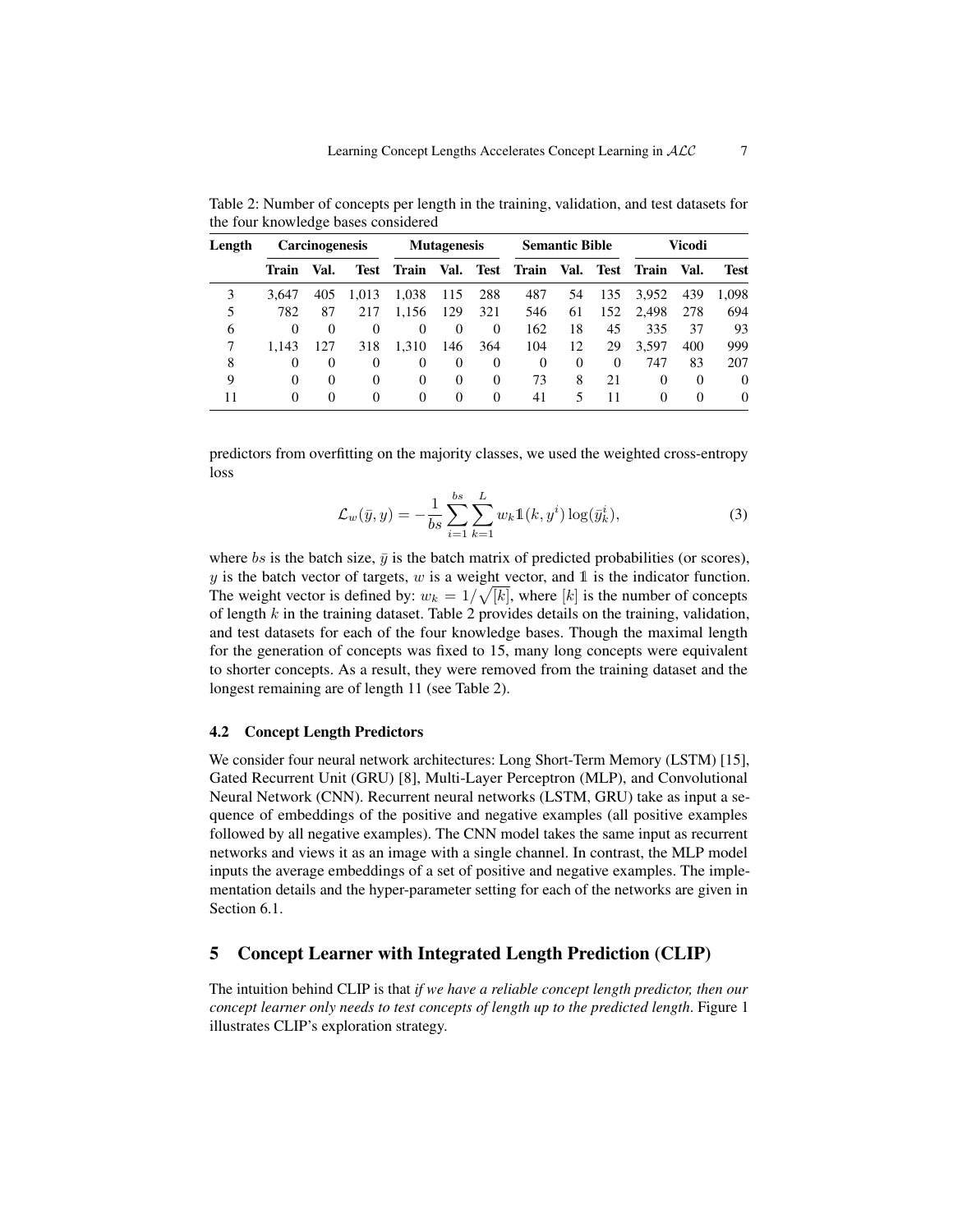<span id="page-7-0"></span>

Fig. 1: CLIP search tree when the predicted length is 5. After each refinement, CLIP discards all concepts whose length is larger than the set threshold.

Refinements that exceed the predicted length are ignored during the search. In the figure, the concept Person  $\Pi$  ( $\forall$  attends Some. (Workshop  $\Box$  Conference)) is of length 7 and is therefore neither tested nor added to the search tree.

*Remark 1.* For concept length prediction during concept learning, we sample  $n_1$  positive examples and  $n_2$  negative examples from the considered learning problem such that  $n_1 + n_2 = N$ , as described in Section [4.1](#page-4-2) [\(4\)](#page-5-0).

We implemented the intuition behind CLIP by extending CELOE's refinement operator. Our refinement operator differs from CELOE's in how it refines atomic concepts (see Algorithms [1](#page-8-0) and [2\)](#page-8-1). For example, it considers all refinements  $A' \sqsubset A$  of an atomic concept A whereas CELOE's refinement operator only considers  $A' \sqsubset A$  such that there is no  $A''$  with  $A' \sqsubset A'' \sqsubset A$ . Omitting this expensive check allows more concepts to be tested in the same amount of time. In the following, we describe our method for refining atomic concepts and refer the reader to [\[23,](#page-16-8) [24\]](#page-16-4) for details on CELOE. In Algorithms [1](#page-8-0) and [2,](#page-8-1) the hyper-parameters  $max\_length$ , k, and  $construct\_frac$  control the refinement operator:  $max\_length$  specifies how long the refinements can become (Algorithm [2,](#page-8-1) lines  $8, 11, 13$ ; k controls the number of fillers sampled without replacement for universal and existential restrictions (Algorithm [1,](#page-8-0) line 7); construct\_frac  $\in (0, 1]$  specifies the fraction of constructs to be sampled (Algorithm [2,](#page-8-1) lines 1–3).

Given a knowledge base  $K$ , the refinement of an atomic concept  $A$  is carried out as follows: (1) obtain the subconcepts subs of A in K; (2) compute the negations  $neg\_subs$ of all subconcepts of  $A$ ; (3) construct existential and universal role *restrictions* where the fillers are in the set made of  $\top$ ,  $\bot$ , A, and sample k elements from each of the sets subs and  $neg\_subs$ ; (4) obtain the union constructs of subs, neg<sub>-subs</sub>, and restrictions, and finally (5) Algorithm [2](#page-8-1) returns the refinements as intersections or unions of the subs and *constructs* computed before, with the generated refinements having length at most max\_length. The refinement operator is designed to yield numerous meaningful downward refinements from a single atomic concept.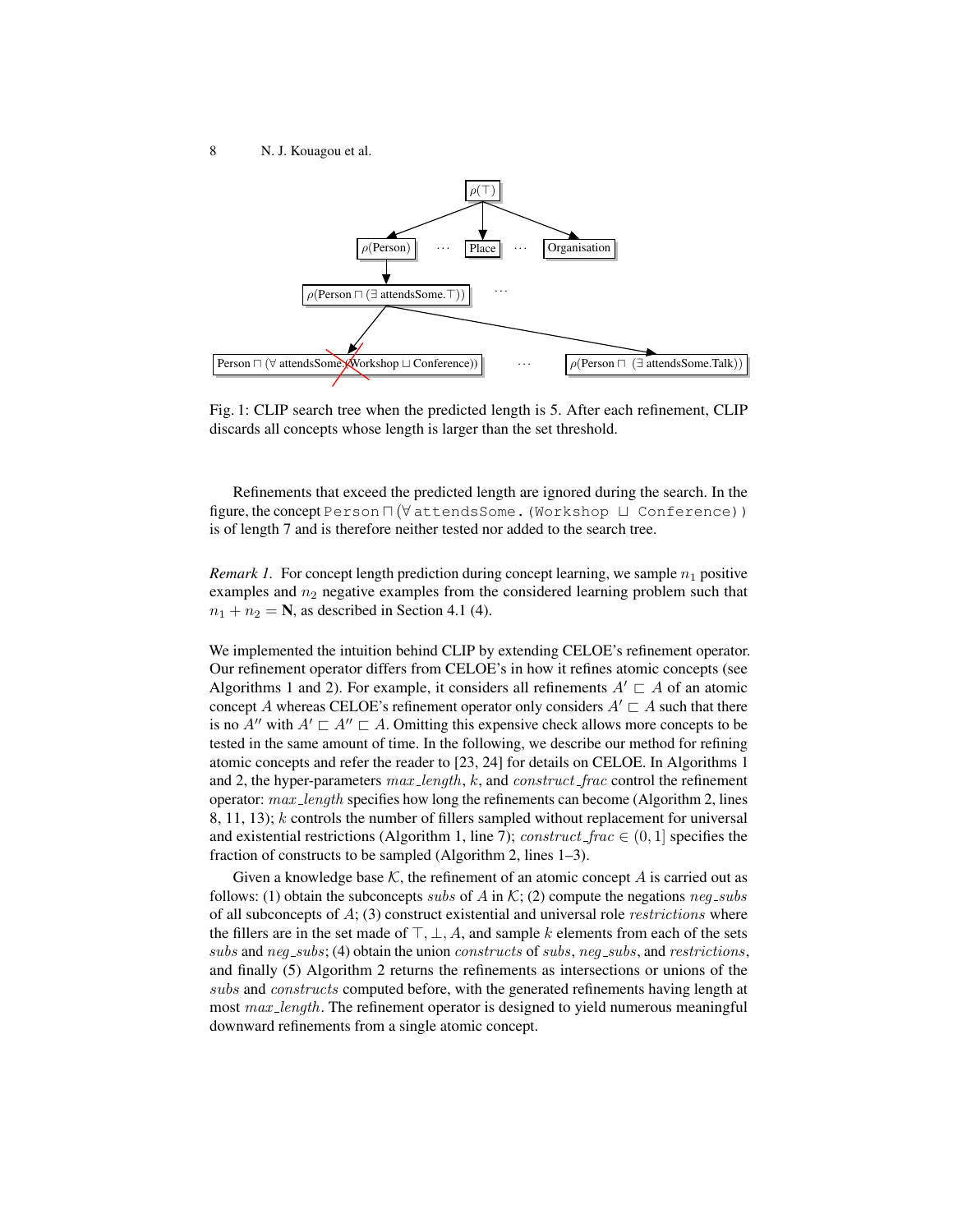#### <span id="page-8-0"></span>Algorithm 1 Function REFINEHELPER

**Input:** Knowledge base  $K$ , atomic concept  $A$ **Hyper-parameters:** Number of subconcepts to be sampled:  $k$ , default 5 Output: Subconcepts, negated subconcepts and restrictions of A 1: subs  $\leftarrow$  SUBCONCEPTS<sub>K</sub>(A) # *Subconcepts of A in* K 2: neg\_subs  $\leftarrow \{\neg C|C \in \text{subs}\}\$ 3: restrictions  $\leftarrow \{\}$ 4: if  $|{\rm subs}| < k$  then 5: fillers  $\leftarrow \{\top, \bot, A\}$ 6: else 7: fillers ←  $\{\top, \bot, A\} \cup$  RANDSAMPLE(subs,  $n = k$ )  $\cup$  RANDSAMPLE(neg\_subs,  $n = k$ ) 8: end if 9: for  $C$  in fillers do 10: **for** R in role names of K **do** 11: restrictions ← restrictions  $\cup \{ \exists R.C \}$ 12: restrictions ← restrictions  $\cup \{ \forall R.C \}$ 13: end for 14: end for 15: constructs ← subs ∪ neg subs ∪ restrictions 16: return constructs

## <span id="page-8-1"></span>Algorithm 2 Function REFINEATOMICCONCEPT

**Input:** Knowledge base  $K$ , atomic concept  $A$ **Hyper-parameters:** Fraction of constructs to be sampled: *construct\_frac*  $\in$  (0, 1], default 0.8; max concept length to be generated:  $max$ -length, default 15 **Output:** Set of concepts  $\{C_1, \ldots, C_n\}$  which are refinements of A 1: constructs =  $REFINEHELPER(K, A)$ 2:  $m \leftarrow |\mathit{construct\_frac} \times \text{SIZEOf}(\text{constructs})|$  # *Integer part function* 3: constructs  $\leftarrow$  RANDSAMPLE(constructs,  $n = m$ ) # *Sample without replacement* 4: subs  $\leftarrow$  SUBCONCEPTS<sub>K</sub>(A) # *Subconcepts of A in* K 5: result ← subs # *All subconcepts are of length 1* 6: for  $S_1$  in subs do 7: for  $S_2$  in constructs do 8: if  $S_1 \neq S_2$  and length( $S_1 \sqcap S_2$ )  $\leq$  max length then 9: result ← result  $\cup$   $\{S_1 \sqcap S_2\}$ 10: end if 11: if  $S_1 \neq S_2$  and  $S_2 \in$  subs and length( $S_1 \sqcup S_2$ )  $\leq$  max length then 12: result ← result  $\cup$   $\{S_1 \sqcup S_2\}$ 13: **else if**  $S_1 \neq S_2$  and length $((S_1 \sqcup S_2) \sqcap A) \leq max$  length **then** 14: result ← result  $\cup$  {( $S_1 \sqcup S_2$ )  $\sqcap$  A} # *All refinements are downward refinements* 15: end if 16: end for 17: end for 18: return result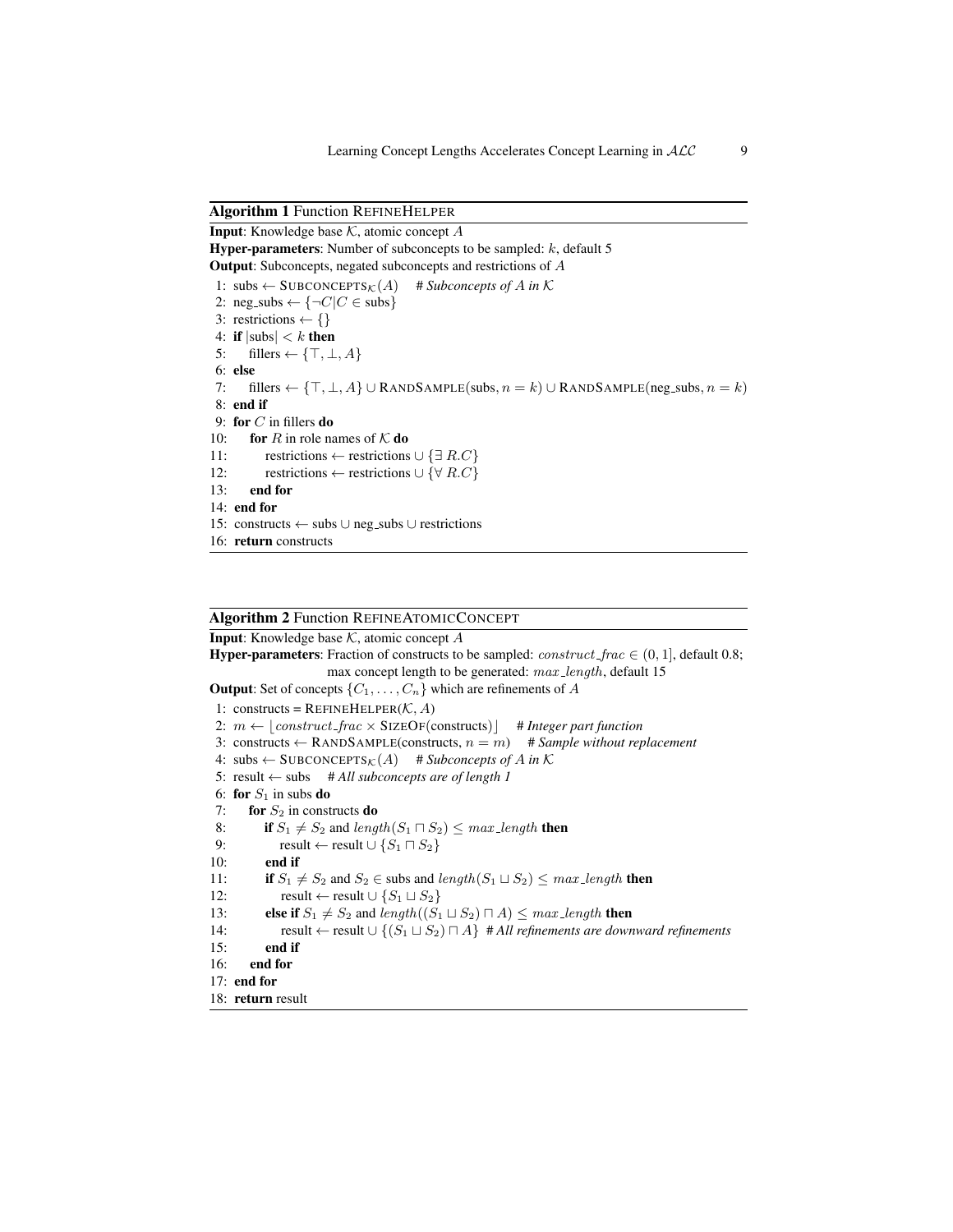<span id="page-9-2"></span>

| <b>Dataset</b> |        | Individuals   At. Concepts   Obj. Prop.   Data Prop. |    |     | TBox | ABox    |
|----------------|--------|------------------------------------------------------|----|-----|------|---------|
| Carcinogenesis | 22,372 | 142                                                  |    | LD. | 138  | 96.757  |
| Mutagenesis    | 14.145 | 86                                                   |    |     | 82   | 61.965  |
| Semantic Bible | 724    | 48                                                   | 29 |     | 51   | 3.211   |
| Vicodi         | 33.238 | 194                                                  | 10 |     | 193  | 149.634 |

Table 3: Overview of benchmark datasets

## <span id="page-9-0"></span>6 Evaluation

*Datasets.* We used four datasets for our experiments: Carcinogenesis, Mutagenesis, Semantic Bible, and Vicodi. All datasets are available in our GitHub repository and described in Table [3.](#page-9-2) We conducted two sets of experiments. First, we wanted to know which neural architecture performs best at predicting concept lengths. Second, we assessed CLIP's performance w.r.t. its runtime and F-measure when compared with the state-of-the-art refinement approaches dubbed CELOE, OCEL, ELTL, and DL-Foil.

<span id="page-9-3"></span>*Hardware.* The training of our concept length learners was carried out on a single 11GB memory NVIDIA K80 GPU with 4 Intel Xeon E5-2670 CPUs at 2.60GHz, and 24GB RAM. During concept learning with CELOE, OCEL, ELTL, and CLIP, we used an 8-core Intel Xeon E5-2695 at 2.30GHz, and 16GB RAM to ensure a fair comparison.

#### <span id="page-9-1"></span>6.1 Concept Length Prediction

Hyper-parameter Optimization. In our preliminary experiments on all four knowledge bases, we used a random search [\[4\]](#page-15-15) to select fitting hyper-parameters (as summarized in Table [4\)](#page-10-0). Our experiments suggest that choosing two layers for the recurrent neural networks (LSTM, GRU) is the best choice in terms of computation cost and classification accuracy. In addition, two linear layers, batch normalization, and dropout layers are used to increase the performance. The CNN model consists of two convolution layers, two linear layers, two dropout layers, and a batch normalization layer. Finally, we chose 4 layers for the MLP model with batch normalization and dropout layers. The Rectified Linear Unit (ReLU) is used in the intermediate layers of all models, whereas the sigmoid function is used in the output layers.

We ran the experiments in a 10-fold cross-validation setting with ten repetitions. Table [4](#page-10-0) gives an overview of the hyper-parameter settings on each of the four knowledge bases considered. The number of epochs was set based on the training speed and the performance of the validation dataset. For example, on the Carcinogenesis knowledge base, most length predictors are able to reach 90% accuracy with just 50 epochs, which suggests that more epochs would probably lead to overfitting. Adam optimizer [\[18\]](#page-16-18) is used to train the length predictors. We varied the number of examples N between 200 and 1000, and the embedding dimension d from 10 to 100, but we finally chose  $N = min(1000, \frac{|\mathcal{K}_\mathcal{I}|}{2})$  and  $d = 40$  as best values for both classification accuracy and computation cost on the four datasets considered.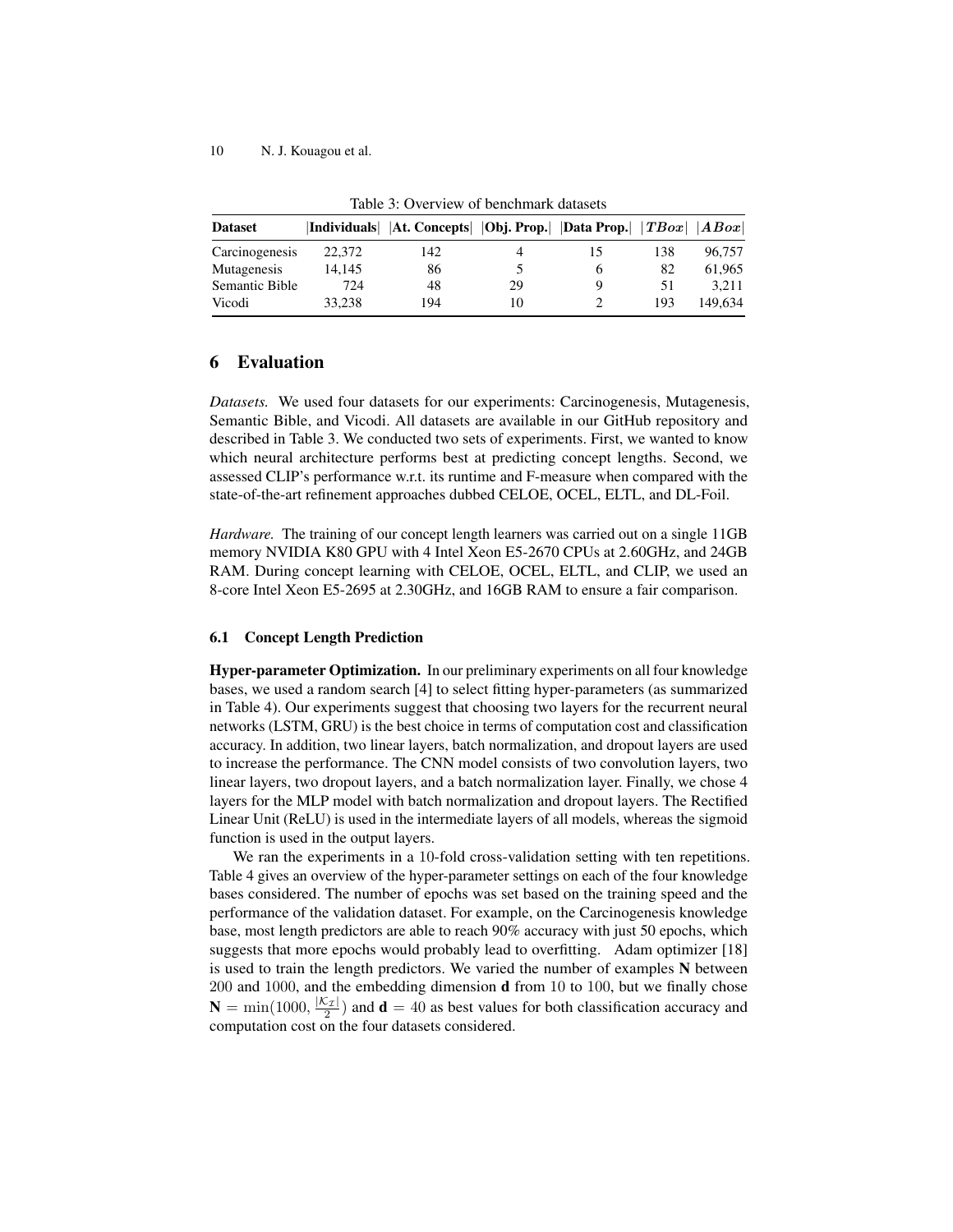<span id="page-10-0"></span>

|                | Table 4: Hyper-parameter setting |       |    |                   |       |
|----------------|----------------------------------|-------|----|-------------------|-------|
| <b>Dataset</b> | <b>Epochs</b>                    | Ir    | d  | <b>Batch Size</b> | N     |
| Carcinogenesis | 50                               | 0.003 | 40 | 512               | 1,000 |
| Mutagenesis    | 100                              | 0.003 | 40 | 512               | 1,000 |
| Semantic Bible | 200                              | 0.003 | 40 | 256               | 362   |
| Vicodi         | 50                               | 0.003 | 40 | 512               | 1,000 |

<span id="page-10-1"></span>

| Model       |                   | <b>Carcinogenesis</b> | <b>Mutagenesis</b> |                 |  |  |
|-------------|-------------------|-----------------------|--------------------|-----------------|--|--|
|             | <b>Parameters</b> | Train. Time (s)       | Parameters         | Train. Time (s) |  |  |
| <b>LSTM</b> | 160,208           | 188.42                | 160,208            | 228.13          |  |  |
| GRU         | 125,708           | 191.16                | 125,708            | 228.68          |  |  |
| <b>CNN</b>  | 838,968           | 16.77                 | 838,248            | 44.74           |  |  |
| MLP         | 61,681            | 10.04                 | 61,681             | 14.29           |  |  |
|             |                   |                       |                    |                 |  |  |
| Model       |                   | <b>Semantic Bible</b> |                    | Vicodi          |  |  |
|             | <b>Parameters</b> | Train. Time (s)       | Parameters         | Train. Time (s) |  |  |
| <b>LSTM</b> | 161.012           | 196.20                | 160,409            | 362.28          |  |  |
| <b>GRU</b>  | 125.512           | 197.86                | 125,909            | 367.55          |  |  |
| <b>CNN</b>  | 96,684            | 18.43                 | 839,377            | 71.95           |  |  |

Table 5: Model size and training time

Results. Table [5](#page-10-1) shows the number of parameters and training time of LSTM, GRU, CNN, and MLP architectures on each of the datasets. From the table, we can observe that our concept length predictors can be trained in less than an hour and be used for efficient concept learning on corresponding knowledge bases.

In Figure [2,](#page-11-0) we show the training curves for each model on all datasets. We can observe a decreasing loss on all knowledge bases (see Figure [2b\)](#page-11-0), which suggests that the models were able to learn. Moreover, the Gated Recurrent Unit (GRU) model outperforms the other models on all datasets, see Figure [2c](#page-11-0) and Table [6.](#page-12-0) The input to the MLP model is the average of the embeddings of the positive and negative examples for a concept. This may have caused loss of information in the inputs. As shown in Figure [2a,](#page-11-0) MLP curves tend to saturate in the early stages of training. We also assessed the element-wise multiplication of the embeddings and obtained similar results. However, as reflected in Table [6,](#page-12-0) all our proposed architectures outperform a random model that knows the distribution of the lengths of concepts in the training dataset. A modified version of MLP where the embedding of each example is processed independently before averaging the final output (no interaction) yielded even poorer results. This suggests that the full interaction between examples is the main factor in the increased performance of recurrent neural networks.

Table [6](#page-12-0) compares our chosen neural network architectures and a random model on the Carcinogenesis, Vicodi, Mutagenesis, and Semantic Bible knowledge bases. From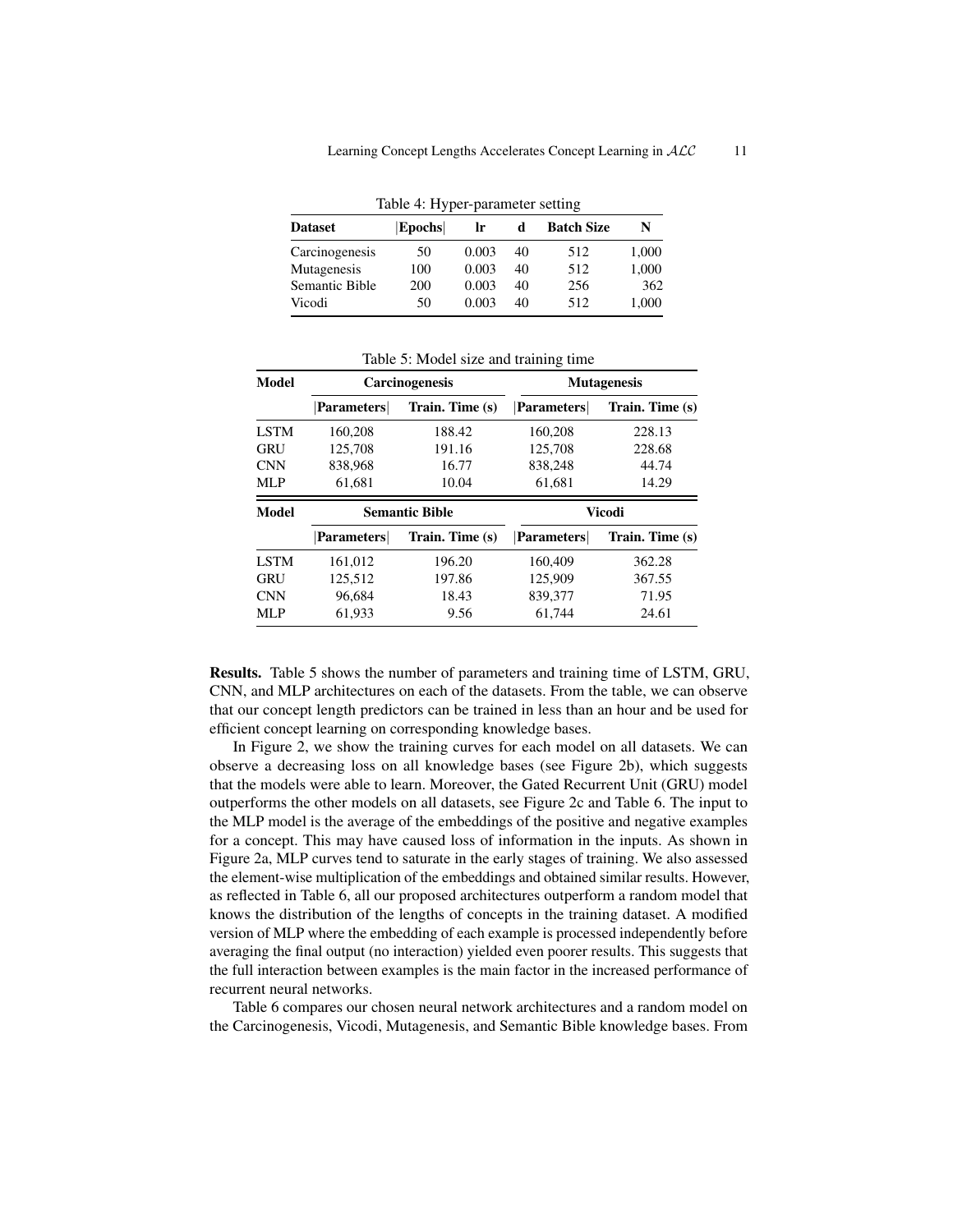<span id="page-11-0"></span>

(d) Cross-validation loss on the validation dataset

Fig. 2: Training and validation curves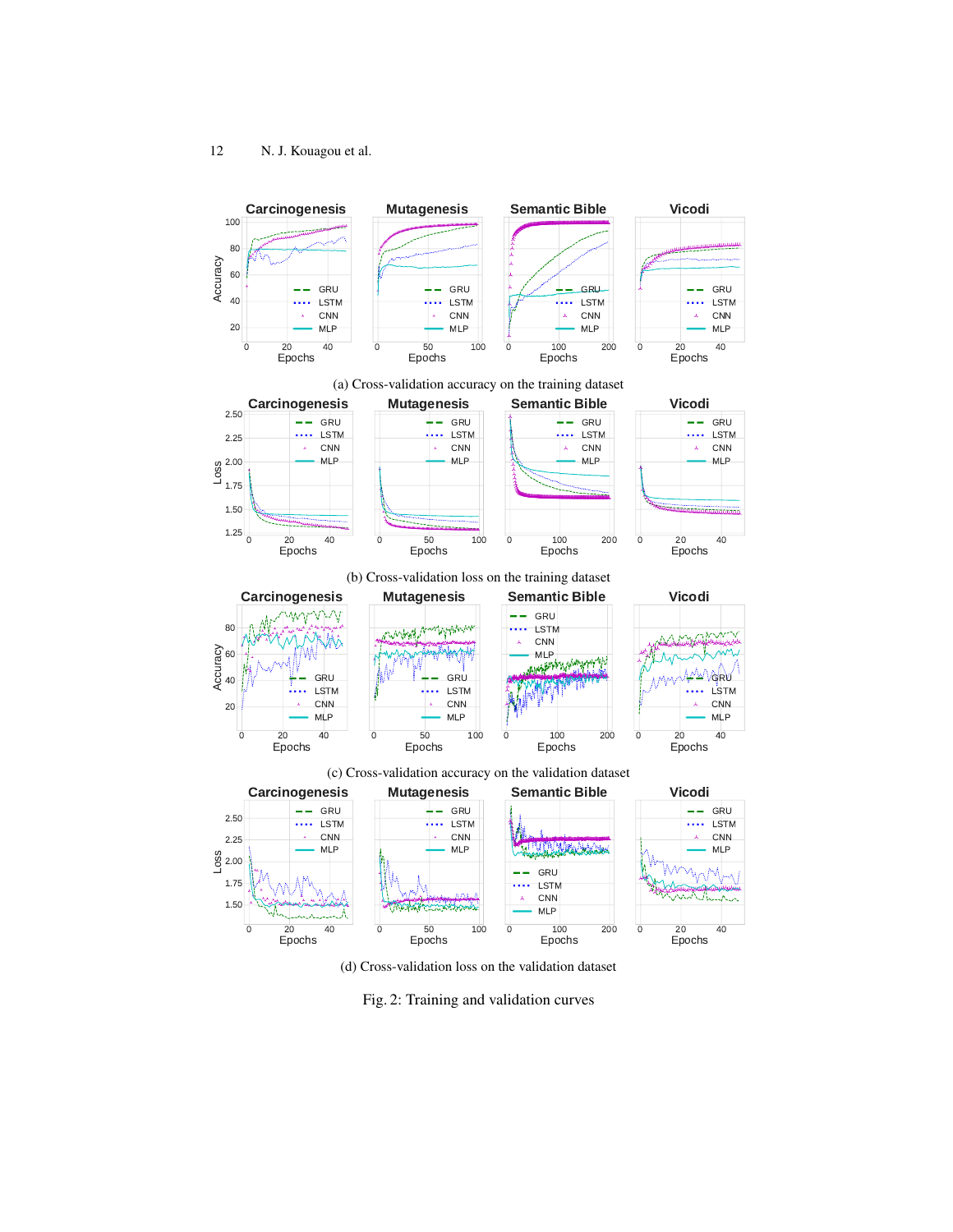| Metric        |             |      | <b>Carcinogenesis</b> |            |           |             |            | <b>Mutagenesis</b> |            |      |
|---------------|-------------|------|-----------------------|------------|-----------|-------------|------------|--------------------|------------|------|
|               | <b>LSTM</b> | GRU  | <b>CNN</b>            | <b>MLP</b> | <b>RM</b> | <b>LSTM</b> | GRU        | <b>CNN</b>         | <b>MLP</b> | RM   |
| Train. Acc.   | 0.89        | 0.96 | 0.97                  | 0.80       | 0.48      | 0.83        | 0.97       | 0.98               | 0.68       | 0.33 |
| Val. Acc.     | 0.76        | 0.93 | 0.82                  | 0.77       | 0.48      | 0.70        | 0.82       | 0.71               | 0.65       | 0.35 |
| Test Acc.     | 0.92        | 0.95 | 0.84                  | 0.80       | 0.49      | 0.78        | 0.85       | 0.70               | 0.68       | 0.33 |
| Test F1       | 0.88        | 0.92 | 0.71                  | 0.59       | 0.33      | 0.76        | 0.85       | 0.70               | 0.67       | 0.32 |
| <b>Metric</b> |             |      | <b>Semantic Bible</b> |            |           |             |            | Vicodi             |            |      |
|               | <b>LSTM</b> | GRU  | <b>CNN</b>            | <b>MLP</b> | <b>RM</b> | <b>LSTM</b> | <b>GRU</b> | <b>CNN</b>         | <b>MLP</b> | RM   |
| Train. Acc.   | 0.85        | 0.93 | 0.99                  | 0.68       | 0.33      | 0.73        | 0.81       | 0.83               | 0.66       | 0.28 |
| Val. Acc.     | 0.49        | 0.58 | 0.44                  | 0.46       | 0.26      | 0.55        | 0.77       | 0.70               | 0.64       | 0.30 |
| Test Acc.     | 0.52        | 0.53 | 0.37                  | 0.40       | 0.25      | 0.66        | 0.80       | 0.69               | 0.66       | 0.29 |
| Test F1       | 0.27        | 0.38 | 0.20                  | 0.22       | 0.16      | 0.45        | 0.50       | 0.45               | 0.38       | 0.20 |

<span id="page-12-0"></span>Table 6: Effectiveness of concept length prediction. RM is a random model that makes predictions according to the length distribution in the training dataset, and F1 is the macro F-measure.

the table, it appears that recurrent neural network models (GRU, LSTM) outperform the other two models (CNN and MLP) on three out of four datasets, with the only exception that the LSTM model slightly dropped in performance on Vicodi compared to CNN. While the CNN model tends to overfit on all knowledge bases, the MLP model is unable to extract meaningful information from the average embeddings. On the Semantic Bible knowledge base, which appears to be the smallest dataset, all our proposed networks performed less well than expected. This suggests that our learning approach is more suitable for large knowledge bases. Nonetheless, all our proposed models are clearly better than a distribution-aware random model with a minimum performance (macro F1 score) difference on average between 21.25% (MLP) and 41% (GRU).

### 6.2 Concept Learning

Experimental Settings. The maximal runtime is set to [2](#page-12-1) minutes per learning problem.<sup>2</sup> For all knowledge bases, we generate 100 random learning problems by (1) creating random  $ALC$  concepts C of maximal length 15, (2) computing the sets of instances  $C_{\mathcal{P}}$  and  $C_{\mathcal{N}}$ , (3) providing  $C_{\mathcal{P}}$  and  $C_{\mathcal{N}}$  to each of the approaches, and (4) measuring the accuracy, the F-measure, the runtime, and the length of the best solution generated within the set timeout. We ran all approaches on the same hardware (see Section [6\)](#page-9-3). CLIP was configured to use our best concept length predictor (GRU). Note that a predictor is trained for each dataset (see Table [2\)](#page-6-1). Also note that we add the ELTL algorithm—a concept learner for the DL  $\mathcal{EL}-$ to investigate whether our randomly generated concepts is equivalent to concepts in a simpler description logic.

<span id="page-12-1"></span><sup>&</sup>lt;sup>2</sup> The implementations of OCEL and ELTL in the DL-Learner framework, which we used for our experiments, fail to consider the set threshold accurately. Hence, Table [7](#page-13-0) contains values larger than 2 min for these two algorithms.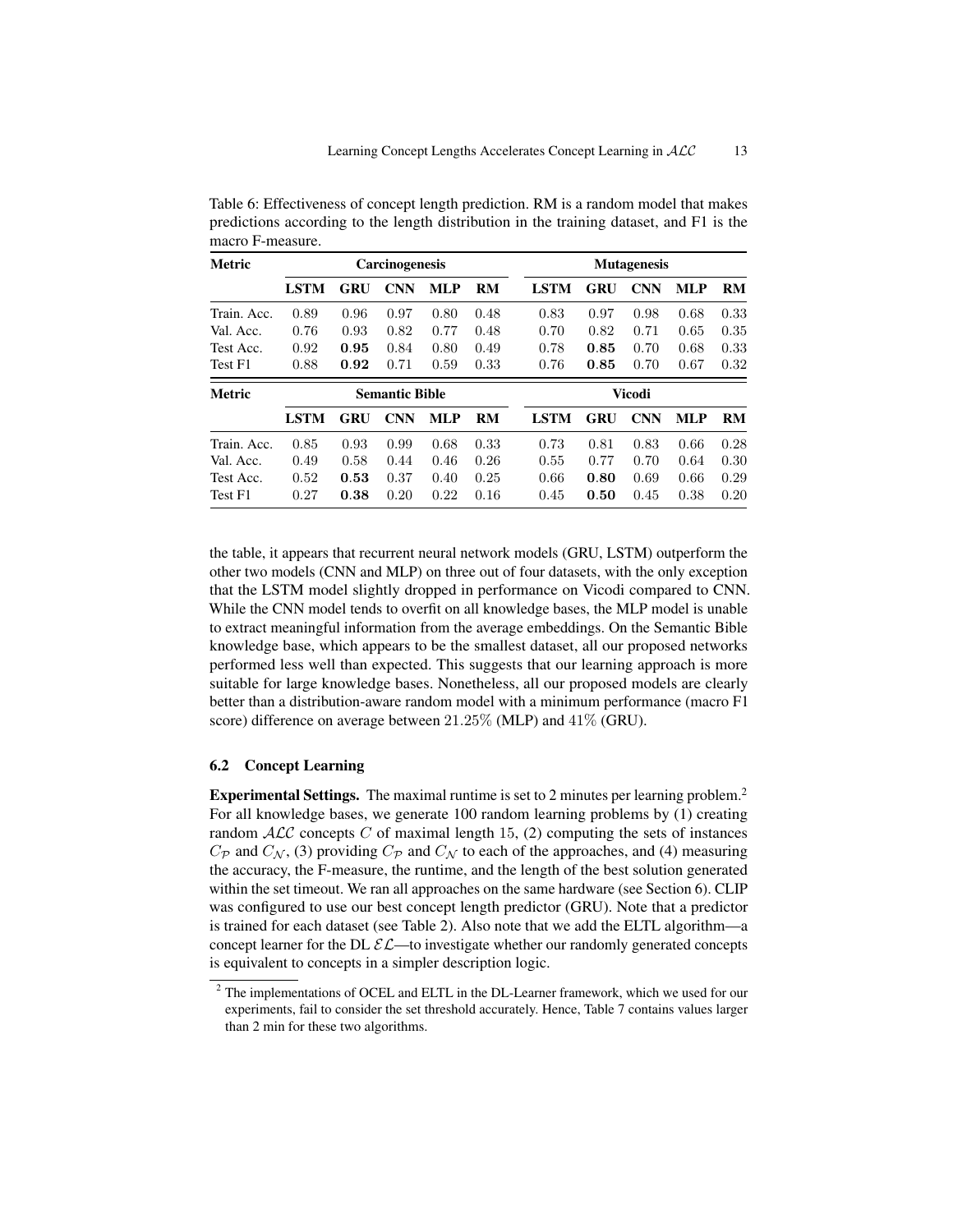<span id="page-13-0"></span>Table 7: Performance of CLIP compared with CELOE, OCEL, and ELTL on 100 learning problems per knowledge base. The presence of an asterisk indicates that the performance difference is significant between CLIP and the best between CELOE and OCEL. The upward arrow (↑) indicates that the higher is better, whereas the downward arrow (↓) indicates the opposite. All results are average results per knowledge base. The average time is in minutes. ELTL is shown in gray since it learns concepts in  $\mathcal{EL}$  instead of  $\mathcal{ALC}$ as the others do.

| Metric                                                                                |                                                                          | <b>Carcinogenesis</b>                                   |                                                                          |                                                                                  |
|---------------------------------------------------------------------------------------|--------------------------------------------------------------------------|---------------------------------------------------------|--------------------------------------------------------------------------|----------------------------------------------------------------------------------|
|                                                                                       | <b>CELOE</b>                                                             | <b>OCEL</b>                                             | <b>ELTL</b>                                                              | <b>CLIP</b>                                                                      |
| Acc. $\uparrow$<br>$F1 \uparrow$<br>Runtime (min) $\downarrow$<br>Length $\downarrow$ | $0.78 \pm 0.27$<br>$0.62 \pm 0.46$<br>$0.93 \pm 0.94$<br>$1.69 \pm 0.89$ | $0.89 \pm 0.31$<br>$3.01 \pm 0.72$<br>$7.81 \pm 6.88$   | $0.58 \pm 0.46$<br>$0.51 + 0.47$<br>$0.75 \pm 0.07$<br>$1.04 \pm 0.39$   | $\pm 0.00$<br>0.99<br>$0.96* \pm 0.10$<br>$0.10* \pm 0.09$<br>2.00<br>± 1.28     |
| Metric                                                                                |                                                                          | <b>Mutagenesis</b>                                      |                                                                          |                                                                                  |
| Metric                                                                                | <b>CELOE</b>                                                             | OCEL.                                                   | ELTL                                                                     | <b>CLIP</b>                                                                      |
| Acc. $\uparrow$<br>$F1 \uparrow$<br>Runtime (min) $\downarrow$<br>Length $\downarrow$ | $0.99 \pm 0.00$<br>$0.81 \pm 0.35$<br>$0.70 \pm 0.77$<br>$2.79 \pm 1.17$ | $0.71 \pm 0.45$<br>$2.39 \pm 0.18$<br>$12.63 \pm 7.03$  | $0.37 + 0.43$<br>$0.29 \pm 0.40$<br>$0.29 \pm 0.16$<br>$1.10 \pm 0.81$   | $+0.00$<br>0.99<br>$0.93* \pm 0.18$<br>$0.07 * \pm 0.05$<br>± 1.16<br>2.20       |
|                                                                                       |                                                                          |                                                         |                                                                          |                                                                                  |
| Metric                                                                                |                                                                          | <b>Semantic Bible</b>                                   |                                                                          |                                                                                  |
|                                                                                       | <b>CELOE</b>                                                             | <b>OCEL</b>                                             | ELTL                                                                     | <b>CLIP</b>                                                                      |
| Acc. $\uparrow$<br>$F1 \uparrow$<br>Runtime (min) $\downarrow$<br>Length $\downarrow$ | $0.99 \pm 0.02$<br>$0.97 \pm 0.10$<br>$0.47 \pm 0.80$<br>$3.85 \pm 2.44$ | $0.66 \pm 0.47$<br>$22.15 \pm 96.55$<br>$9.54 \pm 5.73$ | $0.59 \pm 0.37$<br>$0.57 \pm 0.38$<br>$0.09 \pm 0.07$<br>$1.38 \pm 1.76$ | $\pm 0.00$<br>0.99<br>0.98<br>$\pm 0.05$<br>$0.06* \pm 0.05$<br>$2.52* \pm 1.26$ |
| Metric                                                                                |                                                                          | Vicodi                                                  |                                                                          |                                                                                  |
|                                                                                       | <b>CELOE</b>                                                             | <b>OCEL</b>                                             | ELTL                                                                     | <b>CLIP</b>                                                                      |

Results. Table [7](#page-13-0) presents a comparison of the results achieved by CLIP, CELOE, OCEL, and ELTL; results are formatted *mean* ± *standard deviation*. Note that the table does not contain DL-FOIL because it could not solve the learning problems that we considered. For instance, the first learning problem on the Semantic Bible knowledge base targets SonOfGod ⊔ (∃ locationOf.StateOrProvince). Here, DL-FOIL was stuck on the refinement of GeographicLocation with over  $5 \times 10^3$  unsuccessful trials. Similar scenarios were observed on other datasets. We also tried running DL-FOCL, but it was not possible using the documentation provided.

Our results suggest that CLIP outperforms the other three algorithms in F1 and in runtime on most datasets. The ELTL algorithm appears to be faster than CELOE and OCEL but slower than CLIP. However, its runtime performance stems from the fact that it detects concepts in the DL  $\mathcal{EL}$ . Since some of our learning problems can only be solved in  $ALC$  or a more expressive DL, ELTL performs poorly in F1 score on all datasets. This result suggests that we do not generate trivial problems.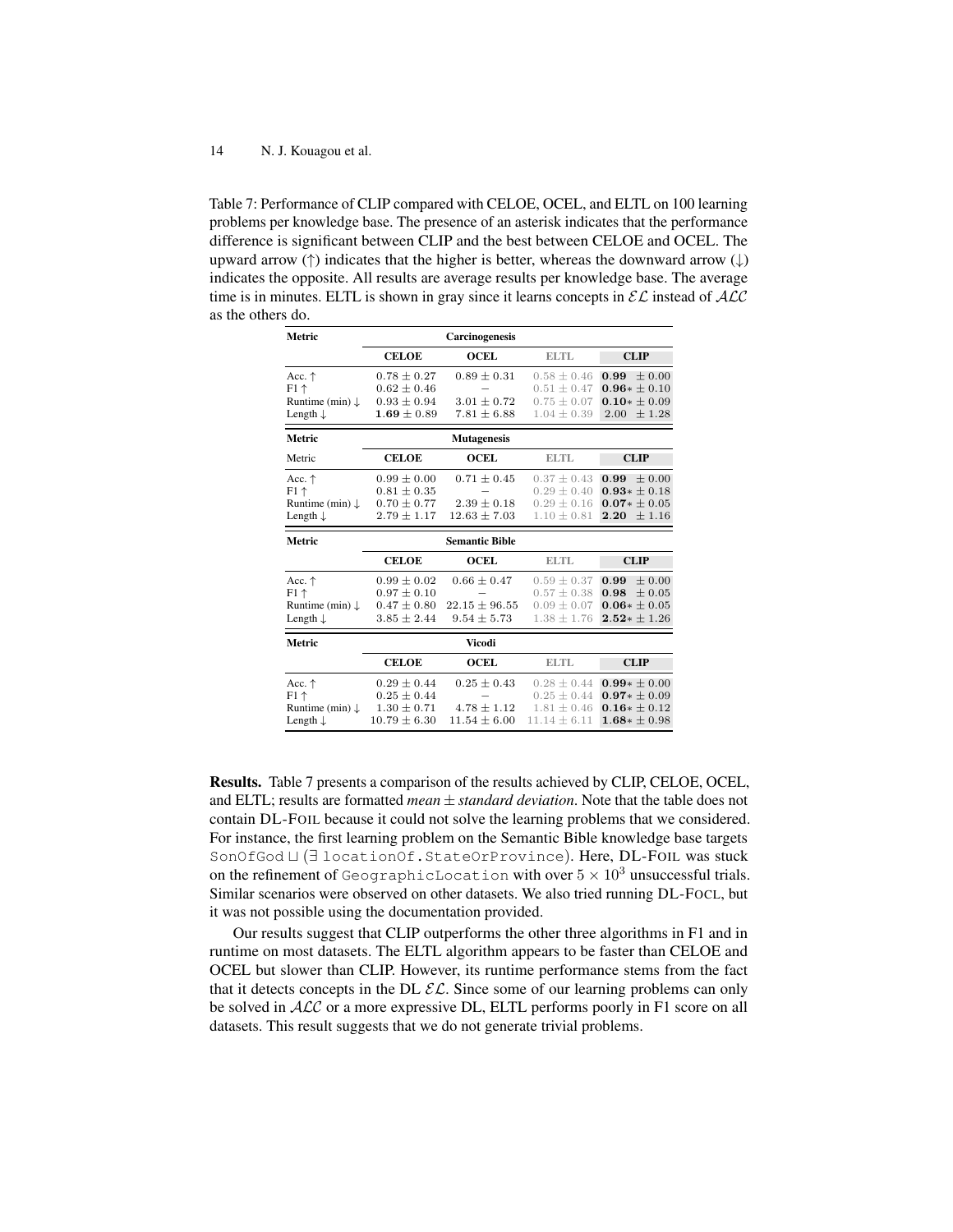We used a Wilcoxon Rank Sum test to check whether the difference in performance between CLIP, CELOE, and OCEL was significant. Significant differences are marked with an asterisk. The null hypothesis for our test was as follows: "the two distributions that we compare are the same". The significance level was  $\alpha = 0.05$ . The performance differences in F1 between CLIP and the other algorithms are significant on 3 out of 4 datasets.  $3$  With respect to runtimes, we significantly outperform all other algorithms on all datasets. Large time differences correspond to scenarios where CLIP detects short solution concepts while other algorithms explore longer concepts. Low time differences correspond to either simple learning problems, where all algorithms find a solution in a short period of time, or complex learning problems where CLIP explores long concepts as other algorithms.

The average runtimes of CELOE, OCEL, and CLIP across all datasets are 0.85, 8.08, and 0.1 minutes, respectively. Given that the average training time of the length predictor GRU is 4.10 minutes, we can conjecture the following: (1) the expected number of learning problems from which CLIP should be preferred over CELOE is 5, and (2) CLIP should be preferred over OCEL for any number of learning problems.

## <span id="page-14-0"></span>7 Conclusion and Future Work

We investigated the prediction of concept lengths in the description logic  $ALC$ , to speed up the concept learning process using refinement operators. To this end, four neural network architectures were evaluated on four benchmark knowledge bases. The evaluation results suggest that all of our proposed models are superior to a random model, with recurrent neural networks performing best at this task. We showed that integrating our concept length predictors into a concept learner can reduce the search space and improve the runtime and the quality (F-measure) of solution concepts.

Even though our proposed learning approach was very efficient when dealing with concepts of length up to 11 (in  $ALC$ ), its behavior is not guaranteed when longer concepts are considered. Moreover, the use of generic embedding techniques might lead to suboptimal results. In future work, we plan to jointly learn the embeddings of a given knowledge graph and the lengths of its complex (long) concepts. We will also explore further network architectures such as multi-set convolutional networks [\[38\]](#page-17-1) and neural class expression synthesis [\[19\]](#page-16-19).

Acknowledgements. This work is part of a project that has received funding from the European Union's Horizon 2020 research and innovation programme under the Marie Skłodowska-Curie grant agreement No 860801. This work has been supported by the German Federal Ministry of Education and Research (BMBF) within the project DAIKIRI under the grant no 01IS19085B and by the German Federal Ministry for Economic Affairs and Climate Action (BMWK) within the project RAKI under the grant no 01MD19012B. The authors gratefully acknowledge the funding of this project by computing time provided by the Paderborn Center for Parallel Computing  $(PC<sup>2</sup>)$ .

<span id="page-14-1"></span><sup>&</sup>lt;sup>3</sup> Note that we ran OCEL with its default settings and F1 scores are not available.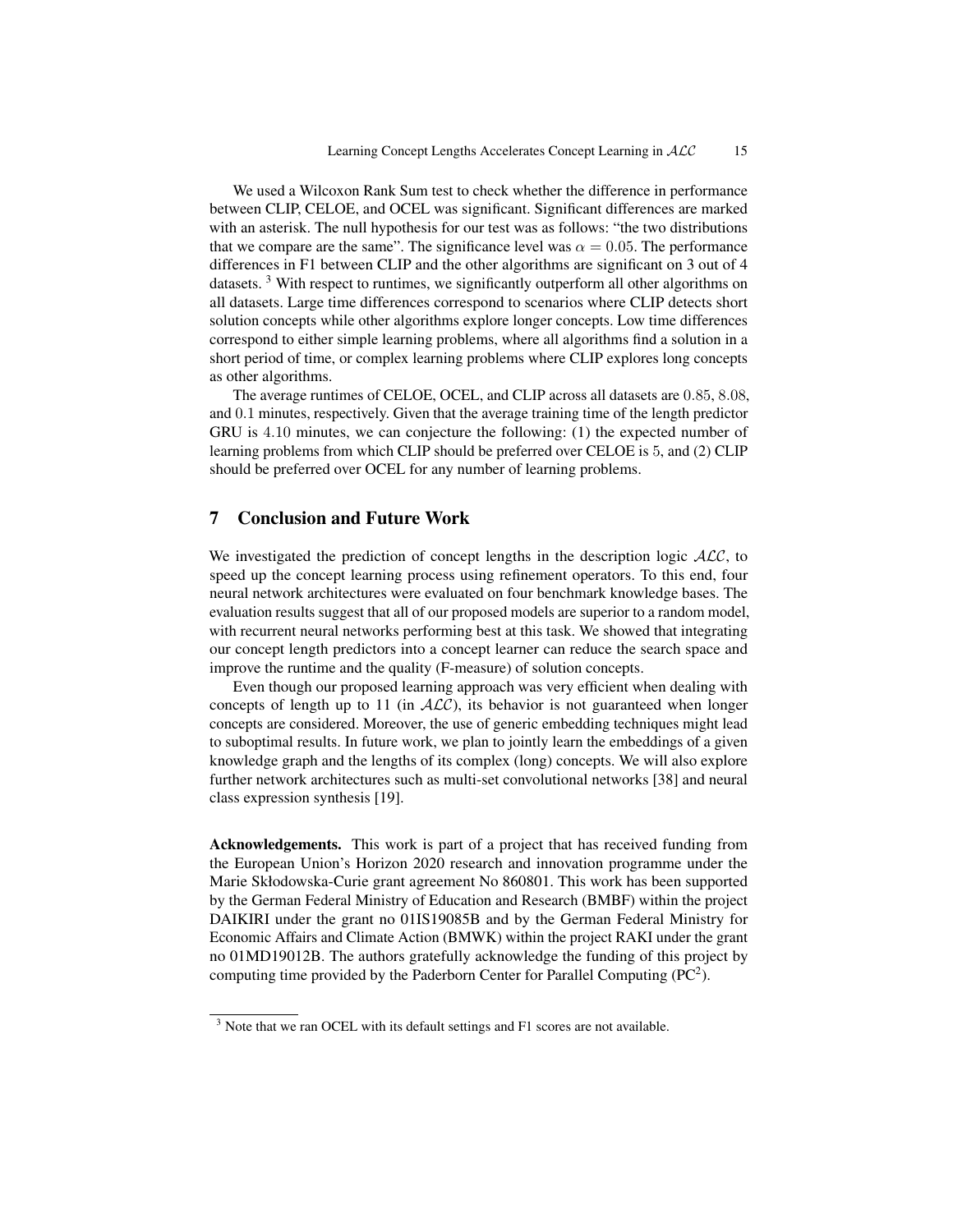## Bibliography

- <span id="page-15-1"></span>[1] Ashburner, M., Ball, C.A., Blake, J.A., Botstein, D., Butler, H., Cherry, J.M., Davis, A.P., Dolinski, K., Dwight, S.S., Eppig, J.T., et al.: Gene ontology: tool for the unification of biology. Nature genetics 25(1), 25–29 (2000)
- <span id="page-15-8"></span>[2] Baader, F., Calvanese, D., McGuinness, D.L., Nardi, D., Patel-Schneider, P.F. (eds.): The Description Logic Handbook: Theory, Implementation, and Applications. Cambridge University Press (2003)
- <span id="page-15-3"></span>[3] Badea, L., Nienhuys-Cheng, S.H.: A refinement operator for description logics. In: International Conference on Inductive Logic Programming, pp. 40–59, Springer (2000)
- <span id="page-15-15"></span>[4] Bergstra, J., Bengio, Y.: Random search for hyper-parameter optimization. Journal of machine learning research 13(2) (2012)
- <span id="page-15-5"></span>[5] Bin, S., Buhmann, L., Lehmann, J., Ngonga Ngomo, A.C.: Towards sparql-based ¨ induction for large-scale rdf data sets. In: ECAI 2016, pp. 1551–1552, IOS Press (2016)
- <span id="page-15-11"></span>[6] Bordes, A., Glorot, X., Weston, J., Bengio, Y.: A semantic matching energy function for learning with multi-relational data. Machine Learning 94(2), 233–259 (2014)
- <span id="page-15-7"></span>[7] Bühmann, L., Lehmann, J., Westphal, P.: Dl-learner—a framework for inductive learning on the semantic web. Journal of Web Semantics 39, 15–24 (2016)
- <span id="page-15-14"></span>[8] Cho, K., Van Merriënboer, B., Gulcehre, C., Bahdanau, D., Bougares, F., Schwenk, H., Bengio, Y.: Learning phrase representations using rnn encoder-decoder for statistical machine translation. arXiv preprint arXiv:1406.1078 (2014)
- <span id="page-15-2"></span>[9] Consortium, G.O.: The gene ontology (go) database and informatics resource. Nucleic acids research  $32$ (suppl 1), D258–D261 (2004)
- <span id="page-15-10"></span>[10] Dai, Y., Wang, S., Xiong, N.N., Guo, W.: A survey on knowledge graph embedding: Approaches, applications and benchmarks. Electronics 9(5), 750 (2020)
- <span id="page-15-12"></span>[11] Demir, C., Ngomo, A.C.N.: Convolutional complex knowledge graph embeddings. arXiv preprint arXiv:2008.03130 (2020)
- <span id="page-15-0"></span>[12] Deshpande, O., Lamba, D.S., Tourn, M., Das, S., Subramaniam, S., Rajaraman, A., Harinarayan, V., Doan, A.: Building, maintaining, and using knowledge bases: a report from the trenches. In: Proceedings of the 2013 ACM SIGMOD International Conference on Management of Data, pp. 1209–1220 (2013)
- <span id="page-15-4"></span>[13] Fanizzi, N., d'Amato, C., Esposito, F.: Dl-foil concept learning in description logics. In: International Conference on Inductive Logic Programming, pp. 107–121, Springer (2008)
- <span id="page-15-6"></span>[14] Heindorf, S., Blübaum, L., Düsterhus, N., Werner, T., Golani Nandkumar, V., Demir, C., Ngonga Ngomo, A.C.: Evolearner: Learning description logics with evolutionary algorithms. In: WWW, ACM (2022)
- <span id="page-15-13"></span>[15] Hochreiter, S., Schmidhuber, J.: Long short-term memory. Neural computation 9(8), 1735–1780 (1997)
- <span id="page-15-9"></span>[16] Hogan, A., Blomqvist, E., Cochez, M., d'Amato, C., Melo, G.d., Gutierrez, C., Kirrane, S., Gayo, J.E.L., Navigli, R., Neumaier, S., et al.: Knowledge graphs. Synthesis Lectures on Data, Semantics, and Knowledge 12(2), 1–257 (2021)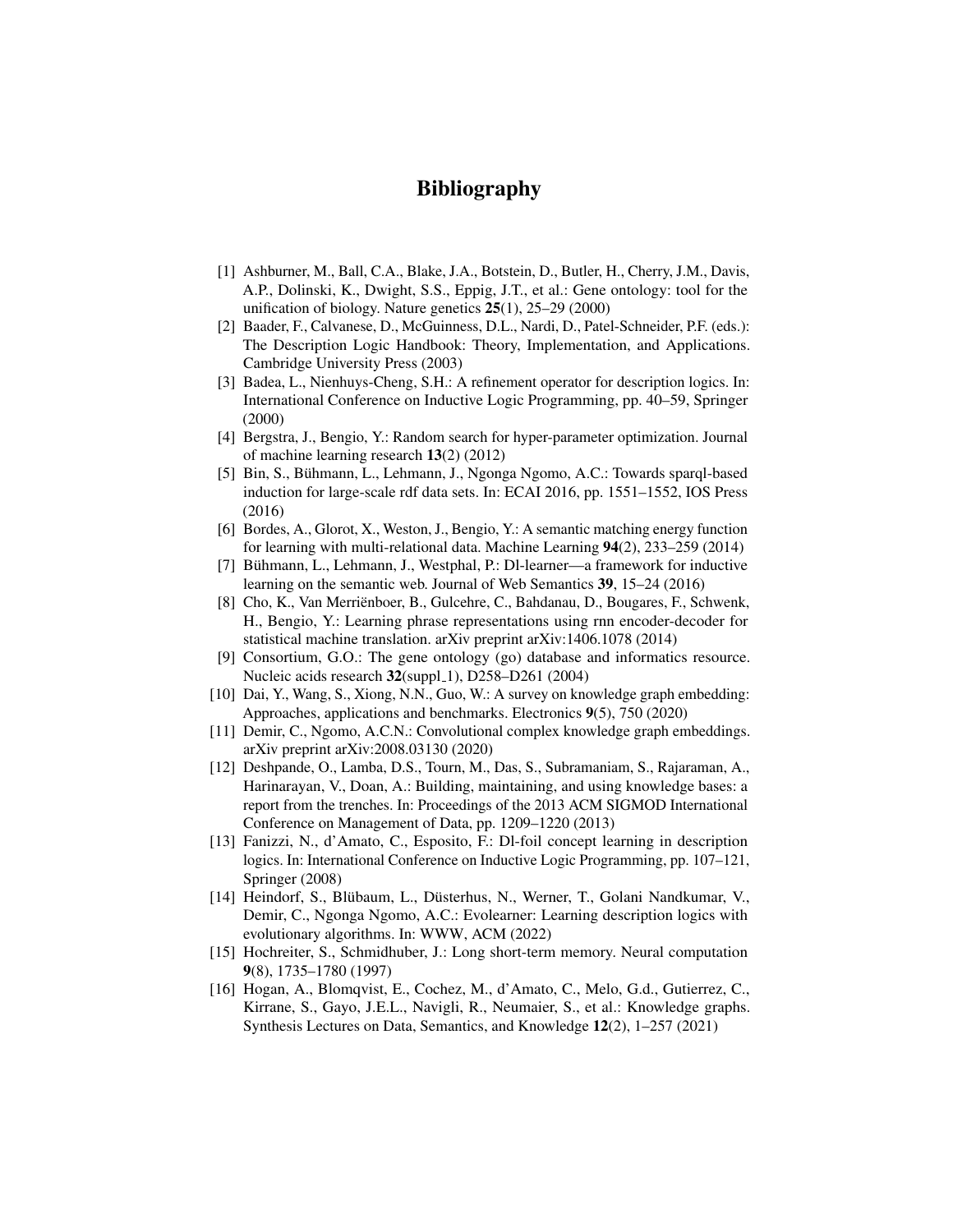- <span id="page-16-2"></span>[17] Ioannidis, V.N., Song, X., Manchanda, S., Li, M., Pan, X., Zheng, D., Ning, X., Zeng, X., Karypis, G.: Drkg-drug repurposing knowledge graph for covid-19 (2020)
- <span id="page-16-18"></span>[18] Kingma, D.P., Ba, J.: Adam: A method for stochastic optimization. arXiv preprint arXiv:1412.6980 (2014)
- <span id="page-16-19"></span>[19] Kouagou, N.J., Heindorf, S., Demir, C., Ngomo, A.N.: Neural class expression synthesis. CoRR abs/2111.08486 (2021)
- <span id="page-16-9"></span>[20] Krötzsch, M., Simancik, F., Horrocks, I.: A description logic primer. CoRR abs/1201.4089 (2012)
- <span id="page-16-15"></span>[21] Lehmann, J.: Dl-learner: learning concepts in description logics. The Journal of Machine Learning Research 10, 2639–2642 (2009)
- <span id="page-16-16"></span>[22] Lehmann, J.: Learning OWL class expressions, vol. 22. IOS Press (2010)
- <span id="page-16-8"></span>[23] Lehmann, J., Auer, S., Bühmann, L., Tramp, S.: Class expression learning for ontology engineering. Journal of Web Semantics 9(1), 71–81 (2011)
- <span id="page-16-4"></span>[24] Lehmann, J., Hitzler, P.: Concept learning in description logics using refinement operators. Machine Learning 78(1-2), 203 (2010)
- <span id="page-16-3"></span>[25] MacLean, F.: Knowledge graphs and their applications in drug discovery. Expert Opinion on Drug Discovery pp. 1–13 (2021)
- <span id="page-16-12"></span>[26] Nickel, M., Tresp, V., Kriegel, H.P.: Factorizing yago: scalable machine learning for linked data. In: Proceedings of the 21st international conference on World Wide Web, pp. 271–280 (2012)
- <span id="page-16-1"></span>[27] Percha, B., Altman, R.B.: A global network of biomedical relationships derived from text. Bioinformatics 34(15), 2614–2624 (2018)
- <span id="page-16-6"></span>[28] Rizzo, G., Fanizzi, N., d'Amato, C.: Class expression induction as concept space exploration: From dl-foil to dl-focl. Future Generation Computer Systems (2020)
- <span id="page-16-7"></span>[29] Rizzo, G., Fanizzi, N., d'Amato, C., Esposito, F.: A framework for tackling myopia in concept learning on the web of data. In: European Knowledge Acquisition Workshop, pp. 338–354, Springer (2018)
- <span id="page-16-10"></span>[30] Rudolph, S.: Foundations of description logics. In: Reasoning Web International Summer School, pp. 76–136, Springer (2011)
- <span id="page-16-17"></span>[31] Sarker, M.K., Hitzler, P.: Efficient concept induction for description logics. In: AAAI, pp. 3036–3043 (2019)
- <span id="page-16-5"></span>[32] Schmidt-Schauß, M., Smolka, G.: Attributive concept descriptions with complements. Artificial intelligence 48(1), 1–26 (1991)
- <span id="page-16-11"></span>[33] Wang, Q., Mao, Z., Wang, B., Guo, L.: Knowledge graph embedding: A survey of approaches and applications. IEEE Transactions on Knowledge and Data Engineering 29(12), 2724–2743 (2017)
- <span id="page-16-14"></span>[34] Wang, Z., Li, J., LIU, Z., TANG, J.: Text-enhanced representation learning for knowledge graph. In: Proc. Int. Joint Conf. Artif. Intell., pp. 4–17 (2016)
- <span id="page-16-13"></span>[35] Weston, J., Bordes, A., Yakhnenko, O., Usunier, N.: Connecting language and knowledge bases with embedding models for relation extraction. arXiv preprint arXiv:1307.7973 (2013)
- <span id="page-16-0"></span>[36] Wishart, D.S., Feunang, Y.D., Guo, A.C., Lo, E.J., Marcu, A., Grant, J.R., Sajed, T., Johnson, D., Li, C., Sayeeda, Z., et al.: Drugbank 5.0: a major update to the drugbank database for 2018. Nucleic acids research 46(D1), D1074–D1082 (2018)